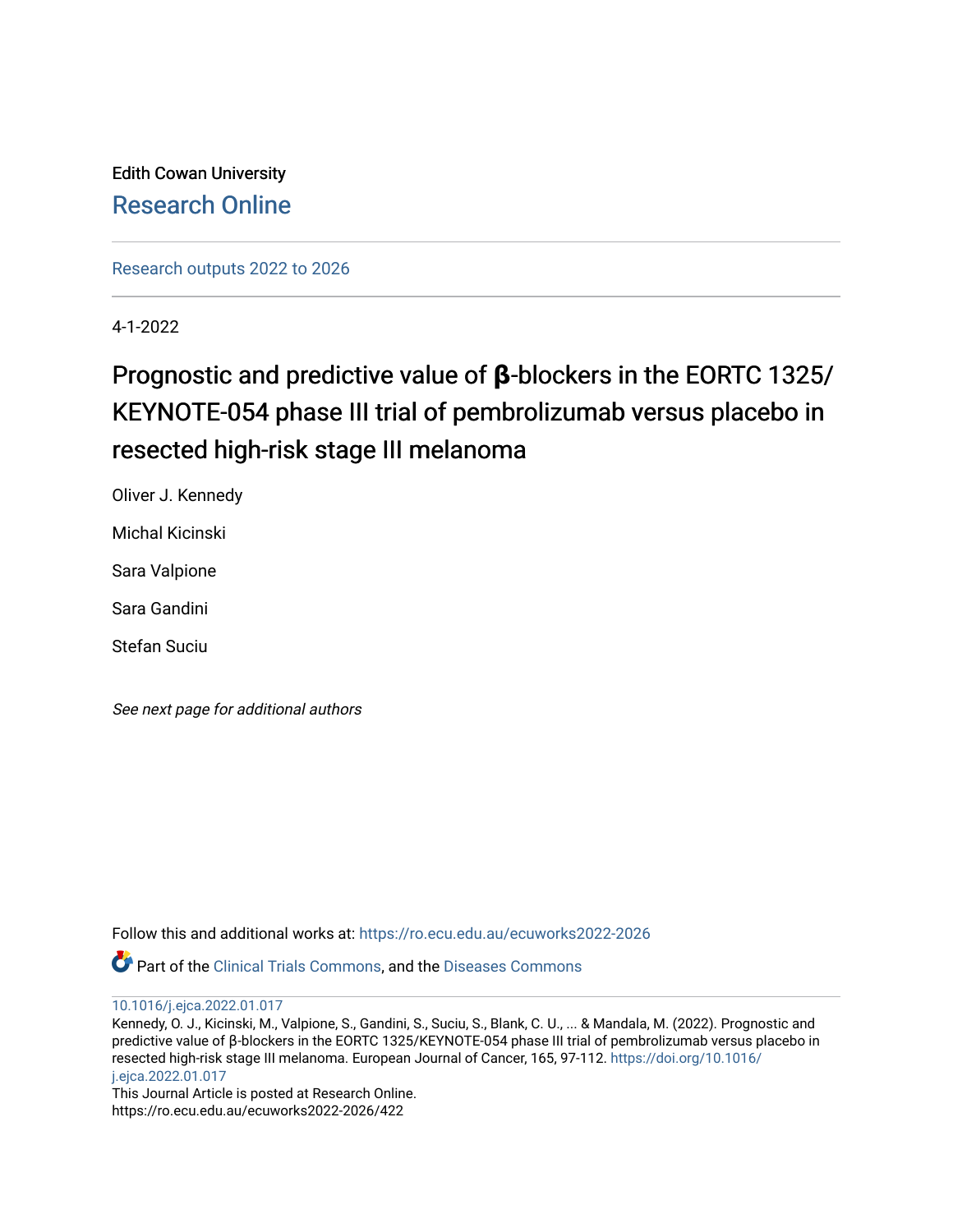## Authors

Oliver J. Kennedy, Michal Kicinski, Sara Valpione, Sara Gandini, Stefan Suciu, Christian U. Blank, Georgina V. Long, Victoria G. Atkinson, Stéphane Dalle, Andrew M. Haydon, Andrey Meshcheryakov, Adnan Khattak, Matteo S. Carlino, Shahneen Sandhu, James Larkin, Susana Puig, Paolo A. Ascierto, Piotr Rutkowski, Dirk Schadendorf, Rutger Koornstra, Leonel Hernandez-Aya, Anna M. Di Giacomo, Alfonsus J.M. van den Eertwegh, Jean Jacques Grob, Ralf Gutzmer, Rahima Jamal, Alexander C.J. van Akkooi, Caroline Robert, Alexander M. M. Eggermont, Paul Lorigan, and Mario Mandala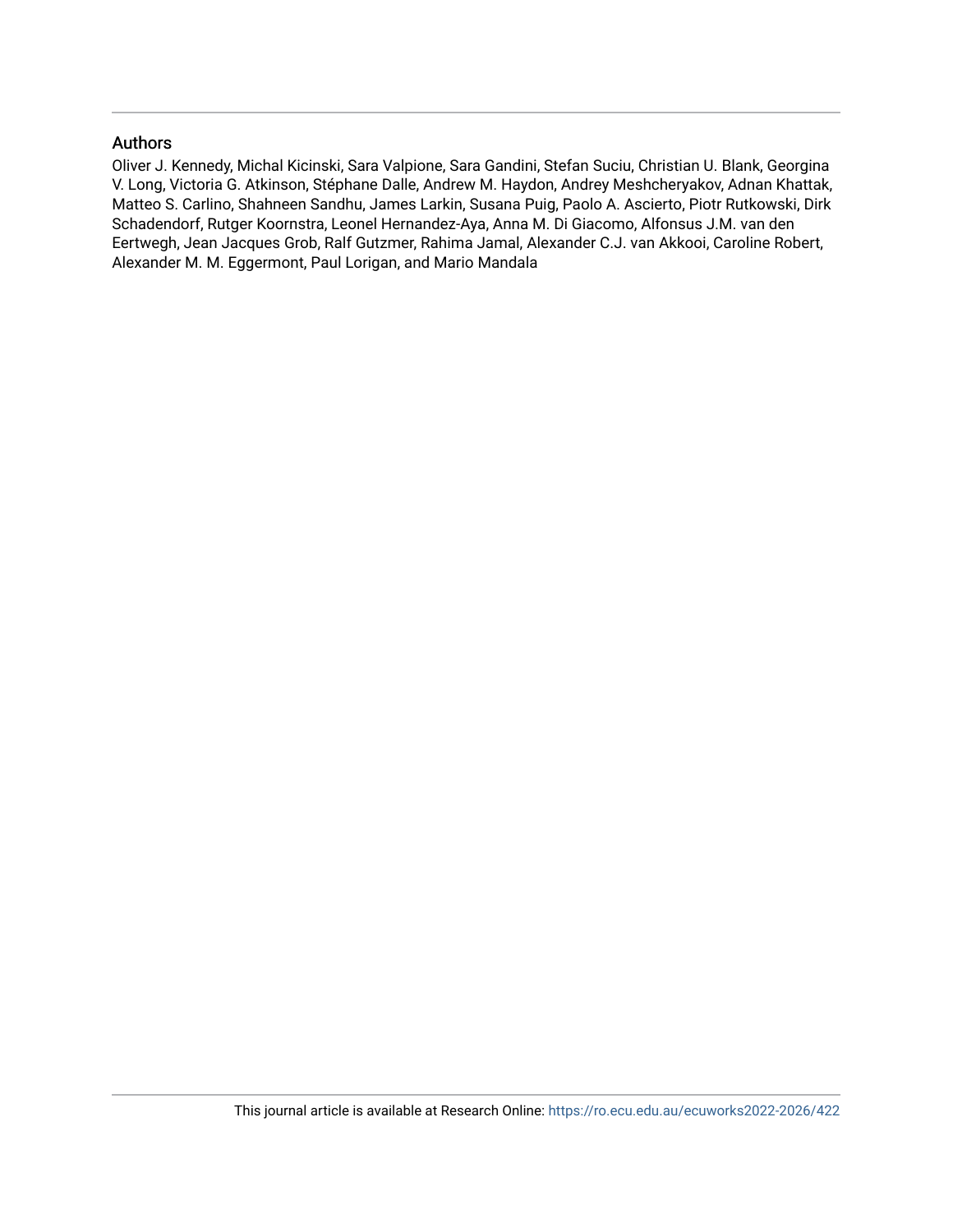

Available online at [www.sciencedirect.com](www.sciencedirect.com/science/journal/09598049)

**ScienceDirect** 





Original Research

# Prognostic and predictive value of  $\beta$ -blockers in the EORTC 1325/KEYNOTE-054 phase III trial of pembrolizumab versus placebo in resected high-risk stage III melanoma



Oliver J. Kennedy<sup>[a,](#page-2-0)[\\*](#page-2-1)[,1](#page-2-2)</sup>, Michal Kicinski<sup>[b,](#page-2-3)[1](#page-2-2)</sup>, Sara Valpione<sup>[c](#page-2-4)</sup>, Sara Gan[d](#page-2-5)ini<sup>d</sup>, Stefan Suciu<sup>[b](#page-2-3)</sup>, Christian U. Blank<sup>[e](#page-2-6)</sup>, Georgina V. Long<sup>[f](#page-2-7)</sup>, Victoria G. Atkinson<sup>[g](#page-2-8)</sup>, Stép[h](#page-2-9)ane Dalle<sup>h</sup>, Andrew M. Haydon<sup>[i](#page-2-10)</sup>, Andrey Meshcheryakov<sup>[j](#page-2-11)</sup>, Adnan Khatta[k](#page-2-12) <sup>k</sup>, Matteo S. Car[l](#page-2-13)ino<sup>1</sup>, Shahneen Sandhu<sup>[m](#page-2-14)</sup>, James Larki[n](#page-2-15)<sup>n</sup>, Susana Puig<sup>[o](#page-2-16)</su[p](#page-2-17)>, Paolo A. Ascierto<sup>p</sup>, Piotr Rutkowski<sup>[q](#page-3-0)</sup>, Di[r](#page-3-1)k Schadendorf<[s](#page-3-2)up>r</sup>, Rutger Koornstra<sup>s</sup>, Leonel Hernandez-Aya<sup>[t](#page-3-3)</s[u](#page-3-4)p>, Anna M. Di Giacomo<sup>u</sup>, Alfonsus J.M. [v](#page-3-5)an den Eertwegh<sup>v</sup>, Jean-Jacques Grob<sup>w</sup>, Ralf Gutzmer<sup>[x](#page-3-7)</sup>, Rahima Jamal<sup>[y](#page-3-8)</sup>, Al[e](#page-2-6)xander C.J. van Akkooi<sup>e</sup>, Caroline Robert<sup>[z](#page-3-9)</sup>, Alexander M.M. Eggermont [aa,](#page-3-10)[ab](#page-3-11), Paul Lorigan [ac,](#page-3-12) Mario Mandala [ad](#page-3-13)

<span id="page-2-0"></span><sup>a</sup> University of Manchester, Oxford Road, Manchester, M13 9PL, United Kingdom

<span id="page-2-3"></span>**b** EORTC Headquarters, Brussels, Belgium

<span id="page-2-5"></span><sup>d</sup> Molecular and Pharmaco-Epidemiology Unit, European Institute of Oncology, IRCCS, Milano, Italy

<span id="page-2-6"></span><sup>e</sup> Netherlands Cancer Institute-Antoni van Leeuwenhoek, Amsterdam, Netherlands

<span id="page-2-7"></span><sup>f</sup> Melanoma Institute Australia, The University of Sydney, And Mater and Royal North Shore Hospitals, Sydney, NSW, Australia

- <span id="page-2-8"></span><sup>g</sup> Princess Alexandra Hospital, Brisbane, QLD, Australia
- <span id="page-2-9"></span><sup>h</sup> Hospices Civils de Lyon Cancer Institute, Lyon, France
- <span id="page-2-10"></span><sup>i</sup> Alfred Hospital, Melbourne, VIC, Australia
- <span id="page-2-11"></span><sup>j</sup> NN Blokhin Cancer Research Center, Moscow, Russian Federation
- <span id="page-2-12"></span><sup>k</sup> Fiona Stanley Hospital & Edith Cowan University, Perth, WA, Australia

<span id="page-2-13"></span><sup>1</sup> Westmead and Blacktown Hospitals, Melanoma Institute Australia and the University of Sydney, Sydney, NSW, Australia

<span id="page-2-14"></span><sup>m</sup> Peter MacCallum Cancer Centre, Melbourne, VIC, Australia

<span id="page-2-15"></span><sup>n</sup> Royal Marsden Hospital, London, United Kingdom

<span id="page-2-16"></span><sup>o</sup> Hospital Clinic de Barcelona, Universitat de Barcelona, Spain &Centro de Investigación Biomédica en Red de Enfermedades

Raras (CIBERER), Instituto de Salud Carlos III, Barcelona, Spain

<span id="page-2-17"></span><sup>p</sup> Istituto Nazionale Tumori IRCCS "Fondazione G. Pascale", Naples, Italy

<span id="page-2-1"></span>\* Corresponding author:

<https://doi.org/10.1016/j.ejca.2022.01.017>

0959-8049/@ 2022 The Author(s). Published by Elsevier Ltd. This is an open access article under the CC BY-NC-ND license ([http://](http://creativecommons.org/licenses/by-nc-nd/4.0/) [creativecommons.org/licenses/by-nc-nd/4.0/\)](http://creativecommons.org/licenses/by-nc-nd/4.0/).

<span id="page-2-4"></span><sup>&</sup>lt;sup>c</sup> Cancer Research UK Manchester Institute, Manchester and the Christie NHS Foundation Trust, Manchester, United Kingdom

E-mail address: [ojk@doctors.org.uk](mailto:ojk@doctors.org.uk) (O.J. Kennedy).

<span id="page-2-2"></span><sup>&</sup>lt;sup>1</sup> Contributed equally to this paper.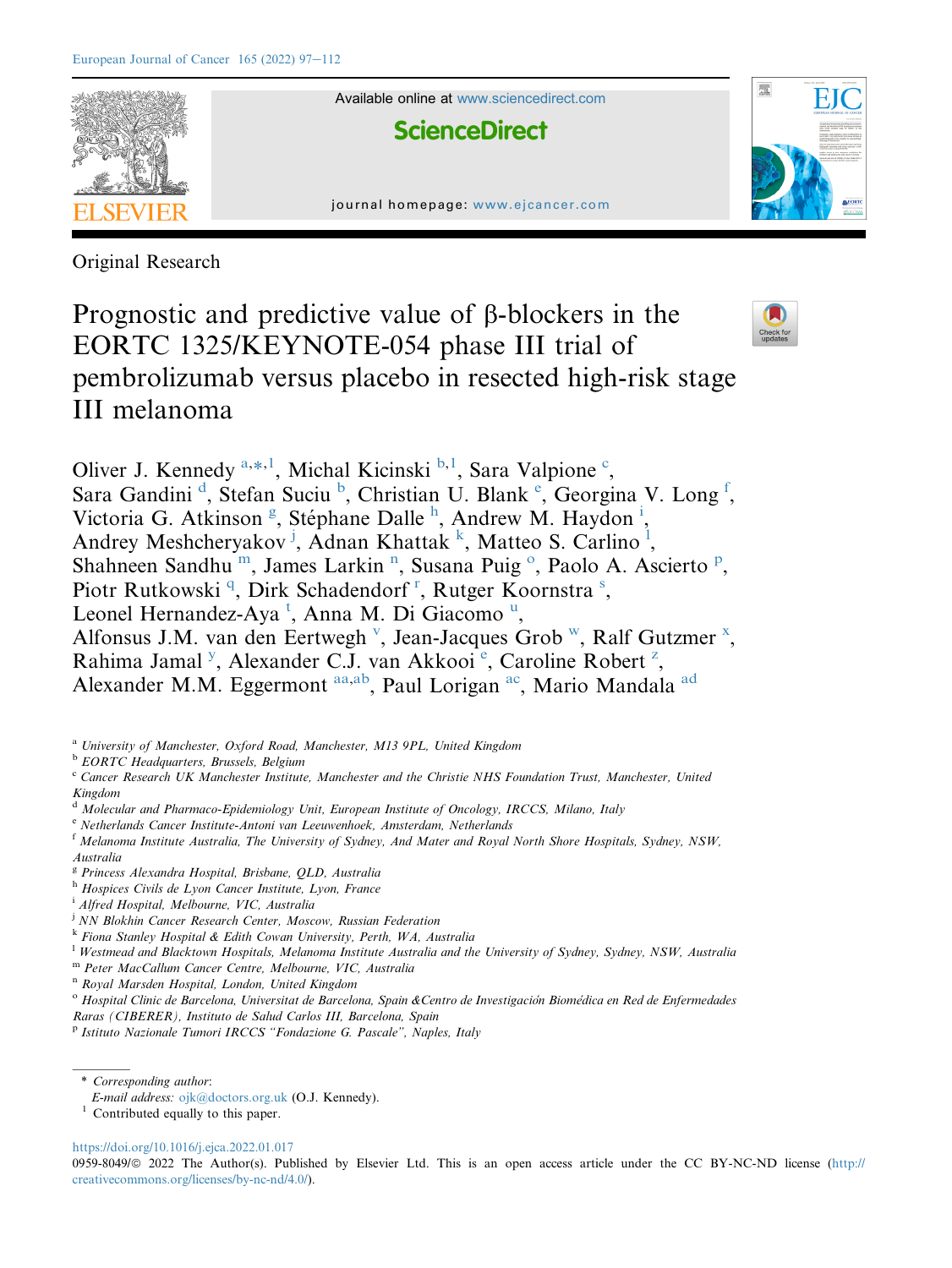- <span id="page-3-0"></span><sup>q</sup> Maria Sklodowska-Curie National Research Institute of Oncology, Warsaw, Poland
- <span id="page-3-1"></span><sup>r</sup> University Hospital Essen, Essen and German Cancer Consortium, Heidelberg, Germany
- <span id="page-3-2"></span><sup>s</sup> Radboud University Medical Center Nijmegen, Nijmegen, Netherlands
- <span id="page-3-3"></span><sup>t</sup> Washington University School of Medicine, St. Louis, MO, USA
- <span id="page-3-4"></span><sup>u</sup> Center for Immuno-Oncology, University Hospital of Siena, Siena, Italy
- <span id="page-3-5"></span><sup>v</sup> Amsterdam University Medical Center, Location VUMC, Amsterdam, Netherlands
- <span id="page-3-6"></span>w Aix Marseille University, Hôpital de la Timone, Marseille, France
- <span id="page-3-7"></span><sup>x</sup> Skin Cancer Center, Hannover Medical School, Hannover, and Department of Dermatology, Johannes Wesling Klinikum
- Minden, Ruhr University Bochum, Minden, Germany
- <span id="page-3-8"></span> $y<sup>y</sup>$  Centre Hospitalier de l'Université de Montréal (CHUM), Centre de recherche du CHUM, Montreal, OC, Canada
- <span id="page-3-9"></span><sup>z</sup> Gustave Roussy and Paris-Saclay University, Villejuif, France
- <span id="page-3-10"></span>aa Comprehensive Cancer Center Munich, Munich, Germany
- <span id="page-3-11"></span>ab Princess Máxima Center and University Medical Center Utrecht, Utrecht, Netherlands
- <span id="page-3-12"></span>ac Division of Cancer Sciences, University of Manchester and Christie NHS Foundation Trust, Manchester, United Kingdom
- <span id="page-3-13"></span>ad University of Perugia, Santa Maria Misericordia Hospital, Perugia, Italy

Received 28 January 2022; accepted 28 January 2022 Available online 24 February 2022

| <b>KEYWORDS</b><br>Melanoma;<br>Immunotherapy;<br>Beta-blockers;<br>Immunomodulation;<br>Adrenergic beta-<br>antagonists | Abstract Background: B-adrenergic receptors are upregulated in melanoma cells and<br>contribute to an immunosuppressive, pro-tumorigenic microenvironment. This study investi-<br>gated the prognostic and predictive value of $\beta$ -adrenoreceptor blockade by $\beta$ -blockers in the<br>EORTC1325/KEYNOTE-054 randomised controlled trial.<br><i>Methods:</i> Patients with resected stage IIIA, IIIB or IIIC melanoma and regional lymphade-<br>nectomy received 200 mg of adjuvant pembrolizumab ( $n = 514$ ) or placebo ( $n = 505$ ) every<br>three weeks for one year or until recurrence or unacceptable toxicity. At a median follow-up of<br>3 years, pembrolizumab prolonged recurrence-free survival (RFS) compared to placebo (haz-<br>ard ratio (HR) 0.56, 95% confidence interval (CI) 0.47–0.68). $\beta$ -blocker use was defined as<br>oral administration of any $\beta$ -blocker within 30 days of randomisation. A multivariable Cox<br>proportional hazard model was used to estimate the HR for the association between the<br>use of $\beta$ -blockers and RFS.<br><b>Results:</b> Ninety-nine (10%) of 1019 randomised patients used $\beta$ -blockers at baseline. $\beta$ -<br>blockers had no independent prognostic effect on RFS: HR 0.96 (95% CI 0.70–1.31). The<br>HRs of RFS associated with $\beta$ -blocker use were 0.67 (95% CI 0.38–1.19) in the pembrolizu-<br>mab arm and 1.15 (95% CI $0.80-1.66$ ) in the placebo arm. The HR of RFS associated with<br>pembrolizumab compared to placebo was 0.34 (95% CI 0.18–0.65) among β-blocker users<br>and 0.59 (95% CI 0.48–0.71) among those not using $\beta$ -blockers.<br><b>Conclusions:</b> This study suggests no prognostic effect of $\beta$ -blockers in resected high-risk stage<br>III melanoma. However, β-blockers may predict improved efficacy of adjuvant pembrolizu-<br>mab treatment. The combination of immunotherapy with $\beta$ -blockers merits further investiga-<br>tion.<br>This study is registered with ClinicalTrials.gov, NCT02362594, and EudraCT, 2014-004944-<br>37.<br>© 2022 The Author(s). Published by Elsevier Ltd. This is an open access article under the CC<br>BY-NC-ND license (http://creativecommons.org/licenses/by-nc-nd/4.0/). |
|--------------------------------------------------------------------------------------------------------------------------|--------------------------------------------------------------------------------------------------------------------------------------------------------------------------------------------------------------------------------------------------------------------------------------------------------------------------------------------------------------------------------------------------------------------------------------------------------------------------------------------------------------------------------------------------------------------------------------------------------------------------------------------------------------------------------------------------------------------------------------------------------------------------------------------------------------------------------------------------------------------------------------------------------------------------------------------------------------------------------------------------------------------------------------------------------------------------------------------------------------------------------------------------------------------------------------------------------------------------------------------------------------------------------------------------------------------------------------------------------------------------------------------------------------------------------------------------------------------------------------------------------------------------------------------------------------------------------------------------------------------------------------------------------------------------------------------------------------------------------------------------------------------------------------------------------------------------------------------------------------------------------------------------------------------------------------------------------------------------------------------------------------------------------------------------------------------------------------------------------------------------------------------------------------------------------------------------------------------------------------------------------------------------|

## 1. Introduction

In vitro studies have demonstrated that expression of  $\beta$ adrenoreceptors is up-regulated in a diverse range of cancers. b-adrenergic receptor activation contributes to a pro-tumorigenic microenvironment through its roles in apoptosis, inflammation, angiogenesis, DNA repair and cellular immunity  $[1,2]$  $[1,2]$  $[1,2]$ . Among the 29 most common human cancers, melanoma most strongly expresses b-adrenoreceptors, including the individual receptor subtypes  $\beta$ 1,  $\beta$ 2 and  $\beta$ 3 [\[3](#page-16-2)[,4](#page-16-3)]. All three subtypes are thought to play a role in melanoma development and progression through promoting the release of protumorigenic cytokines and metalloproteases and reducing T-cell expansion and cytotoxicity [\[1](#page-16-0),[3\]](#page-16-2).

b-blockers are a well-tolerated and frequently prescribed class of medication with a range of indications. They are subclassified as either  $\beta$ 1-selective  $\beta$ -blockers or non-selective, which target  $\beta$ 1,  $\beta$ 2 and, in some cases, b3 receptors. Population-based studies have suggested that concomitant use of  $\beta$ -blockers has a beneficial effect on clinical outcomes in certain cancers.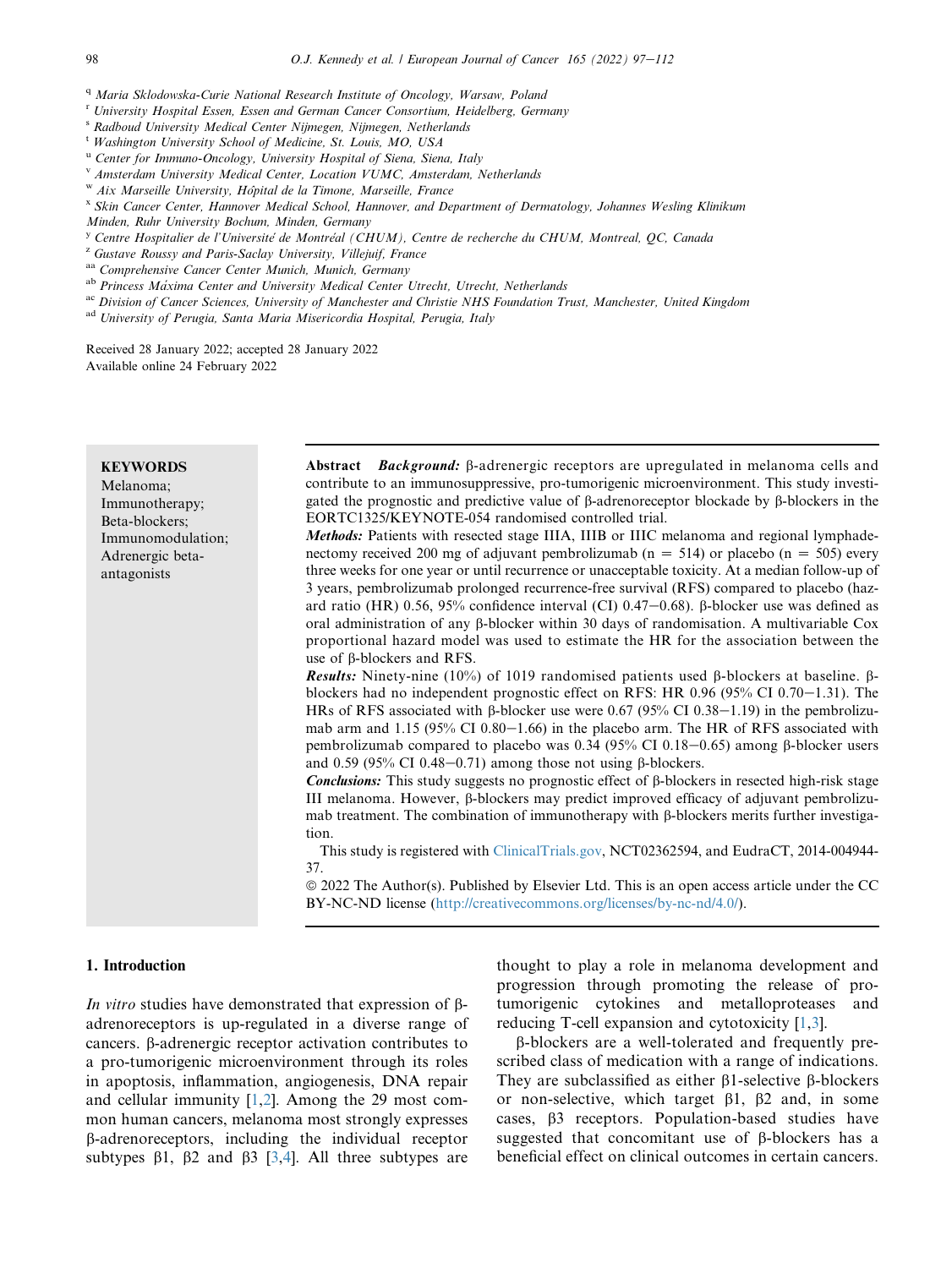The strongest evidence of a beneficial effect is in melanoma  $[5-7]$  $[5-7]$  $[5-7]$  $[5-7]$  $[5-7]$ , though most studies have been conducted with poorly defined cases identified from cancer registers and of various stages and unspecified treatments.

A separate but related area of interest is the predictive effect of b-blockers use on immunotherapy efficacy. Immunotherapy has transformed the treatment of melanoma and is now a standard of care both in the metastatic setting and as adjuvant therapy for resected stage III disease  $[8-11]$  $[8-11]$  $[8-11]$  $[8-11]$  $[8-11]$ . Preclinical studies have demonstrated that programmed cell death protein 1 (PD-1) inhibitors are more effective in mice when combined with pharmacological  $\beta$ -blockade [[12\]](#page-16-6). A retrospective clinical study in the United States involving 195 patients with metastatic melanoma treated with one or a combination of anti-PD-1, anti-CTLA-4 and IL-2 immunotherapy agents found improved overall survival (numerical estimates not reported) among patients using non-selective  $\beta$ -blockers [\[13](#page-16-7)].

This study aimed to further investigate the prognostic and predictive value of  $\beta$ -blockers in the European Organisation for Research and Treatment of Cancer (EORTC) 1325/KEYNOTE-054 phase III trial of pembrolizumab versus placebo in resected high-risk stage III melanoma  $[9-11]$  $[9-11]$  $[9-11]$  $[9-11]$  $[9-11]$ .

## 2. Patients and methods

#### 2.1. Study population

A retrospective analysis of patients enrolled in the EORTC 1325 trial was conducted, which compared adjuvant pembrolizumab to placebo among patients aged 18 years or older, with biopsy confirmed high-risk stage IIIA (minimum sentinel node tumour deposit >1 mm), IIIB or IIIC melanoma and complete regional lymphadenectomy within 13 weeks prior to starting treatment. Recruitment was between August 2015 and November 2016 across 123 centres in 23 countries. Patients were excluded if they had an Eastern Cooperative Oncology Group performance status of greater than 1, in-transit metastases, an autoimmune disease, uncontrolled infection, used systemic glucocorticoids or received previous systemic treatment for melanoma. Assignment was by 1:1 randomisation to groups receiving either 200 mg of adjuvant pembrolizumab  $(N = 514)$  or placebo  $(N = 505)$  every three weeks for one year or until recurrence, unacceptable toxicity, protocol violation or withdrawal. Follow-up was by clinical review with computed tomography and/or magnetic resonance imaging every 12 weeks for the initial 2 years, then every 6 months until the end of year 5 and annually thereafter. For the present study, clinical cut-off date was 30th September 2019.

This study obtained ethical approval from the EORTC protocol-review committee and was conducted in compliance with the Declaration of Helsinki. All patients in the 1325 trial provided written informed consent.

## 2.2. *β-blocker use*

The use of B-blockers was defined as oral administration of any b-blocker between the date of randomization and 30 days thereafter. Both b1-selective agents (e.g. acebutolol, atenolol, betaxolol, bisoprolol, celiprolol, esmolol, metoprolol and nebivolol) and non-selective agents (e.g. carteolol, carvedilol, labetatol, levobunolol, metipranolol, nadolol, oxprenolol, penbutolol, pindolol, practolol, propranolol, sotalol and timolol) were included. The use of topical  $\beta$ -blockers at baseline was defined using the same time window as for oral bblockers. Patients who received them were not included in the main analyses as described subsequently.

## 2.3. Outcomes

As previously published [[9,](#page-16-8) [10](#page-16-9)], the primary end-point was recurrence-free survival (RFS). RFS was defined as the time between the date of randomization and the date of recurrence (local, regional, distant metastasis) or death (whatever the cause), whichever occurred first. The date of recurrence was assumed to be the date of clinical assessment when recurrence was first detected. For patients who remained alive and without recurrence, RFS was censored at the most recent date of clinical assessment.

## 2.4. Statistical analysis

RFS was estimated using the Kaplan–Meier estimator and confidence intervals using the normal approximation of the distribution of log(-log(survival)) and the Greenwood variance formula. Univariable and multivariable Cox models were used to estimate hazard ratios (HRs) and 95% confidence interval (95% CI) for the associations between baseline oral  $\beta$ -blocker use and RFS. The multivariable Cox model included adjustments for treatment arm, disease stage (stage IIIA versus stage IIIB versus stage IIIC with  $1-3$  positive nodes versus stage IIIC with  $>3$  positive nodes), age  $(<50 \text{ vs } 50 < 65 \text{ vs } \geq 65 \text{ years})$ , sex and BMI  $(<25 \text{ vs } 25$ - $\langle 30 \text{ vs } \geq 30 \text{ kg/m}^2 \rangle$ . The predictive value of oral  $\beta$ blocker use for RFS was estimated by adding a further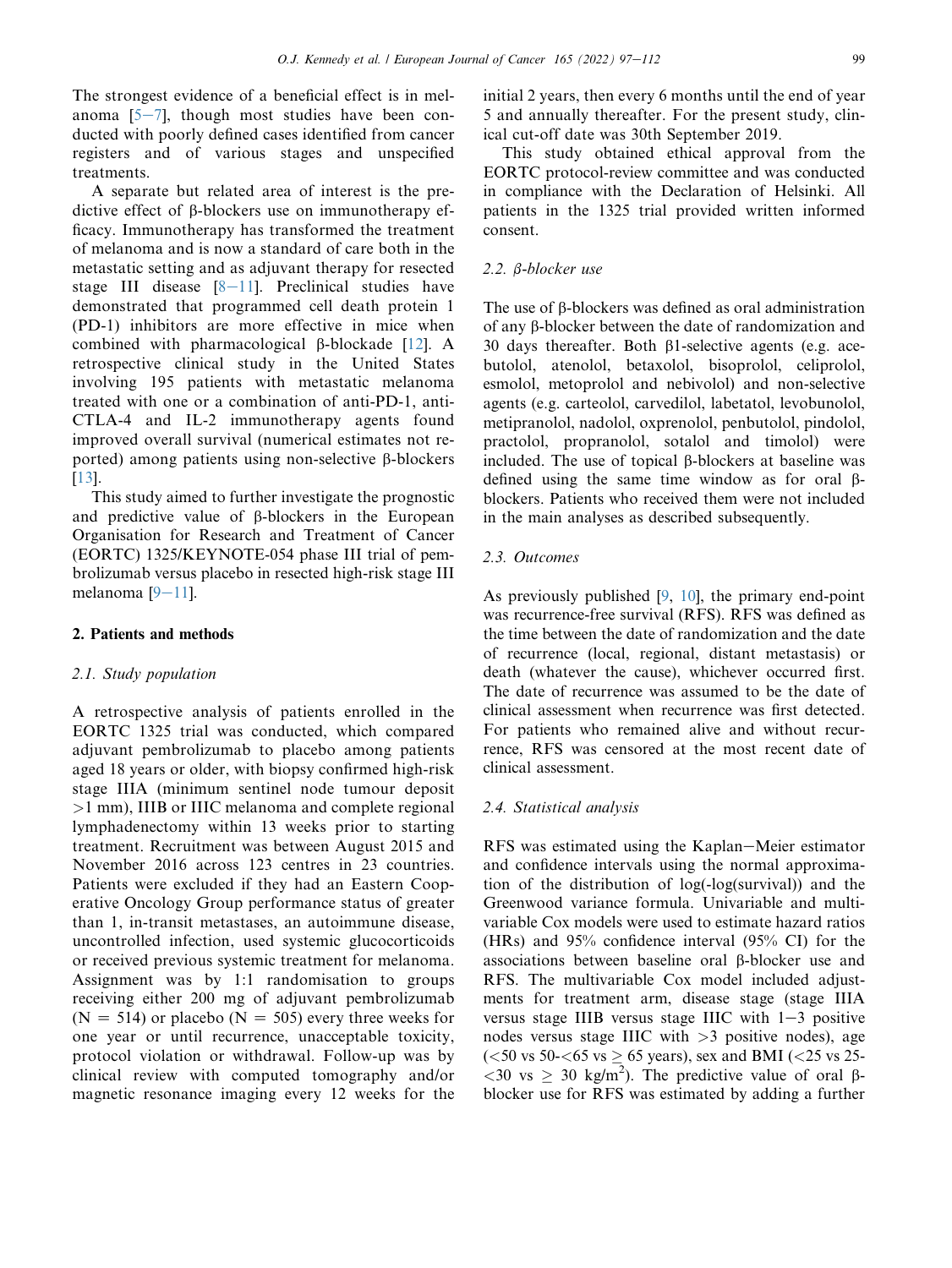term to the aforementioned Cox model for the interaction between  $\beta$ -blockers and treatment arm.

In order to avoid potential bias due to topically administered b-blockers, a sensitivity analysis was performed by excluding patients that were using topical  $\beta$ blockers from the group not using oral  $\beta$ -blockers. Finally, RFS according to use of B1-selective and nonselective  $\beta$ -blockers separately was estimated using the Kaplan–Meier estimator, as described previously.

For all estimated parameters, point estimates and 95% confidence intervals were used. The proportional hazards assumption was verified using the approach by Lin, Wei and Ying [[14\]](#page-16-10) based on martingale residuals. All tests were performed at a two-sided significance level of 0.05. SAS software (SAS Institute) was used for all analyses.

<span id="page-5-0"></span>

| Table 1 |                                                                                  |  |  |  |
|---------|----------------------------------------------------------------------------------|--|--|--|
|         | Baseline characteristics of patients according to oral B-blocker use at baseline |  |  |  |

| Baseline characteristics of patients according to oral β-blocker use at baseline. |                             |                |                      |  |
|-----------------------------------------------------------------------------------|-----------------------------|----------------|----------------------|--|
|                                                                                   | Oral β-blockers at baseline |                |                      |  |
|                                                                                   | No $(N = 920)$              | Yes $(N = 99)$ | Total ( $N = 1019$ ) |  |
|                                                                                   | N(%                         | N(%)           | $N$ (%)              |  |
| Treatment arm                                                                     |                             |                |                      |  |
| Pembrolizumab                                                                     | 466 (50.7)                  | 48 (48.5)      | 514 (50.4)           |  |
| Placebo                                                                           | 454 (49.3)                  | 51(51.5)       | 505 (49.6)           |  |
| Age (years)                                                                       |                             |                |                      |  |
| $< \! 50$                                                                         | 368 (40.0)                  | 11(11.1)       | 379 (37.2)           |  |
| $50 - 64$                                                                         | 342 (37.2)                  | 47 (47.5)      | 389 (38.2)           |  |
| $65+$                                                                             | 210 (22.8)                  | 41 (41.4)      | 251 (24.6)           |  |
| <b>Sex</b>                                                                        |                             |                |                      |  |
| Male                                                                              | 566 (61.5)                  | 62(62.6)       | 628 (61.6)           |  |
| Female                                                                            | 354 (38.5)                  | 37(37.4)       | 391 (38.4)           |  |
| <b>ECOG PS</b>                                                                    |                             |                |                      |  |
| $\boldsymbol{0}$                                                                  | 869 (94.5)                  | 91 (91.9)      | 960 (94.2)           |  |
| -1                                                                                | 51 $(5.5)$                  | 8(8.1)         | 59 (5.8)             |  |
| AJCC-7 stage at baseline                                                          |                             |                |                      |  |
| III A                                                                             | 137 (14.9)                  | 15(15.2)       | 152 (14.9)           |  |
| <b>III</b> B                                                                      | 434 (47.2)                  | 38 (38.4)      | 472 (46.3)           |  |
| III C $(1-3 \text{ LN}+)$                                                         | 161(17.5)                   | 22(22.2)       | 183(18.0)            |  |
| III C $(>3 \text{LN}+)$                                                           | 188 (20.4)                  | 24 (24.2)      | 212 (20.8)           |  |
| BMI                                                                               |                             |                |                      |  |
| $<$ 25                                                                            | 321 (34.9)                  | 18 (18.2)      | 339 (33.3)           |  |
| $25 - 30$                                                                         | 372 (40.4)                  | 46 (46.5)      | 418 $(41.0)$         |  |
| $\geq 30$                                                                         | 212 (23.0)                  | 34(34.3)       | 246(24.1)            |  |
| Missing                                                                           | 15(1.6)                     | 1(1.0)         | 16(1.6)              |  |
| β-blocker use prior to baseline                                                   |                             |                |                      |  |
| No reported                                                                       | 918 (99.8)                  | 0(0.0)         | 918 (90.1)           |  |
| Less than 1 year                                                                  | 1(0.1)                      | 22(22.2)       | 23(2.3)              |  |
| $1 - 2$ years                                                                     | 0(0.0)                      | 9(9.1)         | 9(0.9)               |  |
| $2+$ vears                                                                        | 0(0.0)                      | 57 (57.6)      | 57(5.6)              |  |
| Reported, duration unknown                                                        | 1(0.1)                      | 11(11.1)       | 12(1.2)              |  |
| Oral selective β-blockers at baseline                                             |                             |                |                      |  |
| No                                                                                | 920 (100.0)                 | 19(19.2)       | 939 (92.1)           |  |
| Yes                                                                               | 0(0.0)                      | 80 (80.8)      | 80(7.9)              |  |
| Oral non-selective β-blockers at baseline                                         |                             |                |                      |  |
| No                                                                                | 920 (100.0)                 | 80 (80.8)      | 1000(98.1)           |  |
| Yes                                                                               | 0(0.0)                      | 19(19.2)       | 19(1.9)              |  |
| β-blockers eye drops at baseline                                                  |                             |                |                      |  |
| No                                                                                | 912 (99.1)                  | 93 (93.9)      | 1005(98.6)           |  |
| Yes                                                                               | 8(0.9)                      | 6(6.1)         | 14(1.4)              |  |

Abbreviations: N (number), ECOG (Eastern Cooperative Oncology Group), PS (performance status), AJCC-7 (American Joint Committee on Cancer), BMI (body mass index).

#### 3. Results

There were 1019 patients randomised to either pembrolizumab (n = 514) or placebo (n = 505) treatment arms. Baseline clinical characteristics are presented in [Table 1.](#page-5-0) The majority had higher stage disease - stage IIIA (n = 152), IIIB (n = 472) or IIIC (n = 395). Ninety-nine (10%) patients were using oral  $\beta$ -blockers at baseline. Among the 920 patients not using oral  $\beta$ blockers, eight patients  $\left(\langle 1\% \rangle\right)$  used topical  $\beta$ -blockers. The median follow-up was 37 months, and the interquartile range was  $35-40$  months.

Patients using oral  $\beta$ -blockers were older (41.4% versus 22.8% aged  $\geq 65$  years), had more advanced melanoma (46.4% versus 37.9% were stage IIIc) and had more comorbidities, including obesity (34.3% versus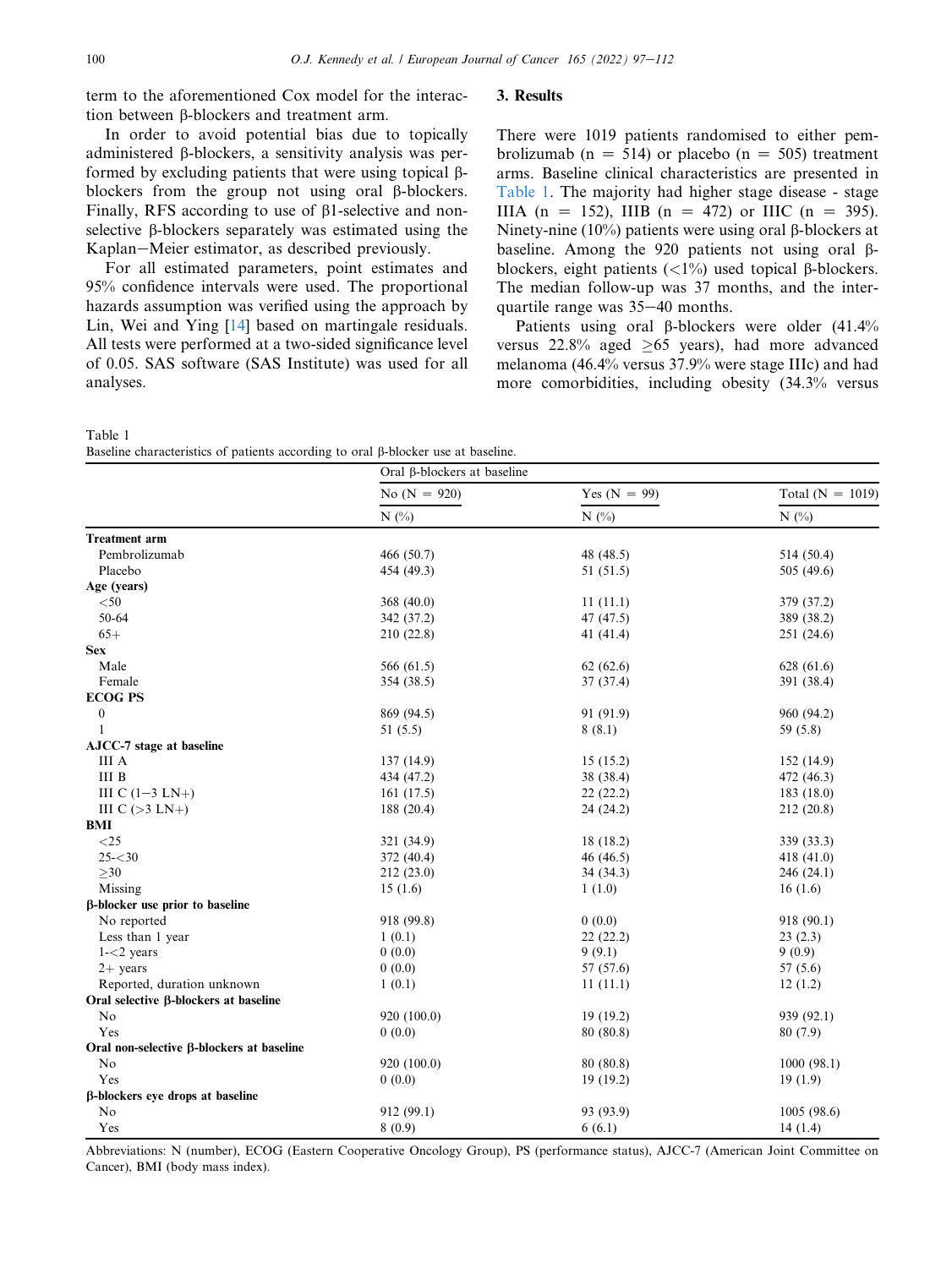<span id="page-6-0"></span>

Fig. 1. Recurrence-free survival by the use of oral  $\beta$ -blockers at baseline.

23.0% BMI  $\geq$ 30 kg/m<sup>2</sup>), diabetes mellitus (24.2% versus 5.8%) and hypertension (85.9% versus 27.7%). Supplementary Table 1 shows the distribution of comorbidities according to oral b-blocker use. Supplementary Tables 2 and 3 show the baseline characteristics of patients according to both oral  $\beta$ -blocker use and treatment arm.

As previously published, there were 473 RFS events during follow-up, including newly diagnosed distant metastases ( $n = 307$ ), locoregional recurrence only  $(n = 160)$ , death  $(n = 5)$  or unknown type  $(n = 1)$ . Pembrolizumab ( $n = 190$  RFS events) compared with placebo ( $n = 283$  RFS events) resulted in prolonged RFS: 3-year RFS rate, 63.7% versus 44.1% for pembrolizumab versus placebo, respectively; HR, 0.56; 95% CI, 0.47 to 0.68) [[10\]](#page-16-9).

Patients using oral  $\beta$ -blockers (in both arms combined) had a similar RFS compared to those not using  $\beta$ -blockers: the 3-year RFS rates were 54.0% (95% CI 43.6–63.3%) and 53.9% (95% CI: 50.6–57.1%), respectively, and the HR was  $1.02$  (95% CI 0.75–1.38) ([Fig. 1](#page-6-0)). In addition, Cox multivariable analysis indicated that the use of  $\beta$ -blockers had no prognostic importance (RFS HR 0.96, 95% CI 0.70–1.31) when adjusting for treatment arm and possible confounding factors [\(Table](#page-7-0) [2](#page-7-0)). Pembrolizumab, a lower disease stage and a BMI between 25 and 30 kg/m<sup>2</sup> were significantly associated with a longer RFS whereas age and sex were not.

[Fig. 2](#page-7-1) shows estimated RFS by treatment arm and  $\beta$ blocker use. In a Cox multivariable analysis, the HR for the association between baseline oral  $\beta$ -blocker use and RFS was  $0.67$  (95% CI  $0.38-1.19$ ) in the pembrolizumab arm and  $1.15$  (95% CI 0.80-1.66) in the placebo arm [\(Table 3](#page-8-0)). The p-value for the interaction between treatment arms and β-blockers was 0.12. Conversely, the HR for pembrolizumab compared to placebo comparison regarding RFS was 0.34 (95% CI 0.18–0.65) among patients using  $\beta$ -blockers and 0.59  $(95\% \text{ CI } 0.48-0.71)$  among patients not using  $\beta$ blockers. The difference between these two estimates was not statistically significant.

Excluding eight patients not using oral  $\beta$ -blockers at baseline that were using topical  $\beta$ -blockers made little difference to the association between oral  $\beta$ -blocker use and RFS among all patients (data not shown).

Among 99 patients using oral  $\beta$ -blockers at baseline, 80 were using  $\beta$ 1-selective  $\beta$ -blockers, while 19 only were using non-selective  $\beta$ -blockers. A Kaplan–Meier plot of RFS according to oral  $\beta$ -blocker subclass is shown in [Fig. 3](#page-8-1). The 3-year RFS rates were 50.7% (95% CI:  $39.3\% - 61.1\%$  and  $66.9\%$  (95% CI: 40.5-83.6%) for patients using  $\beta$ 1-selective and nonselective  $\beta$ -blockers, respectively. [Fig. 4](#page-9-0) shows the Kaplan–Meier plot of RFS according to both oral  $\beta$ -blocker classes and treatment arm. In the pembrolizumab group, the 3-year RFS rates were 76.1% (95% CI: 59.0%–86.8%) and 65.6% (95% CI: 26.0%–87.6%) for patients using  $\beta$ 1selective and non-selective  $\beta$ -blockers, respectively, and 28.6% (95% CI: 16.0%-42.5%) and 66.7% (95% CI:  $28.2\% - 87.8\%$ , respectively, in the placebo group.

#### 4. Discussion

This study estimated the prognostic and predictive value of oral  $\beta$ -blockers on RFS in the EORTC 1325 clinical trial, which compared pembrolizumab to placebo among 1019 patients age 18 years or older, with biopsy confirmed high-risk stage IIIA (minimum sentinel node tumour deposit >1 mm), IIIB or IIIC melanoma and complete regional lymphadenectomy within 13 weeks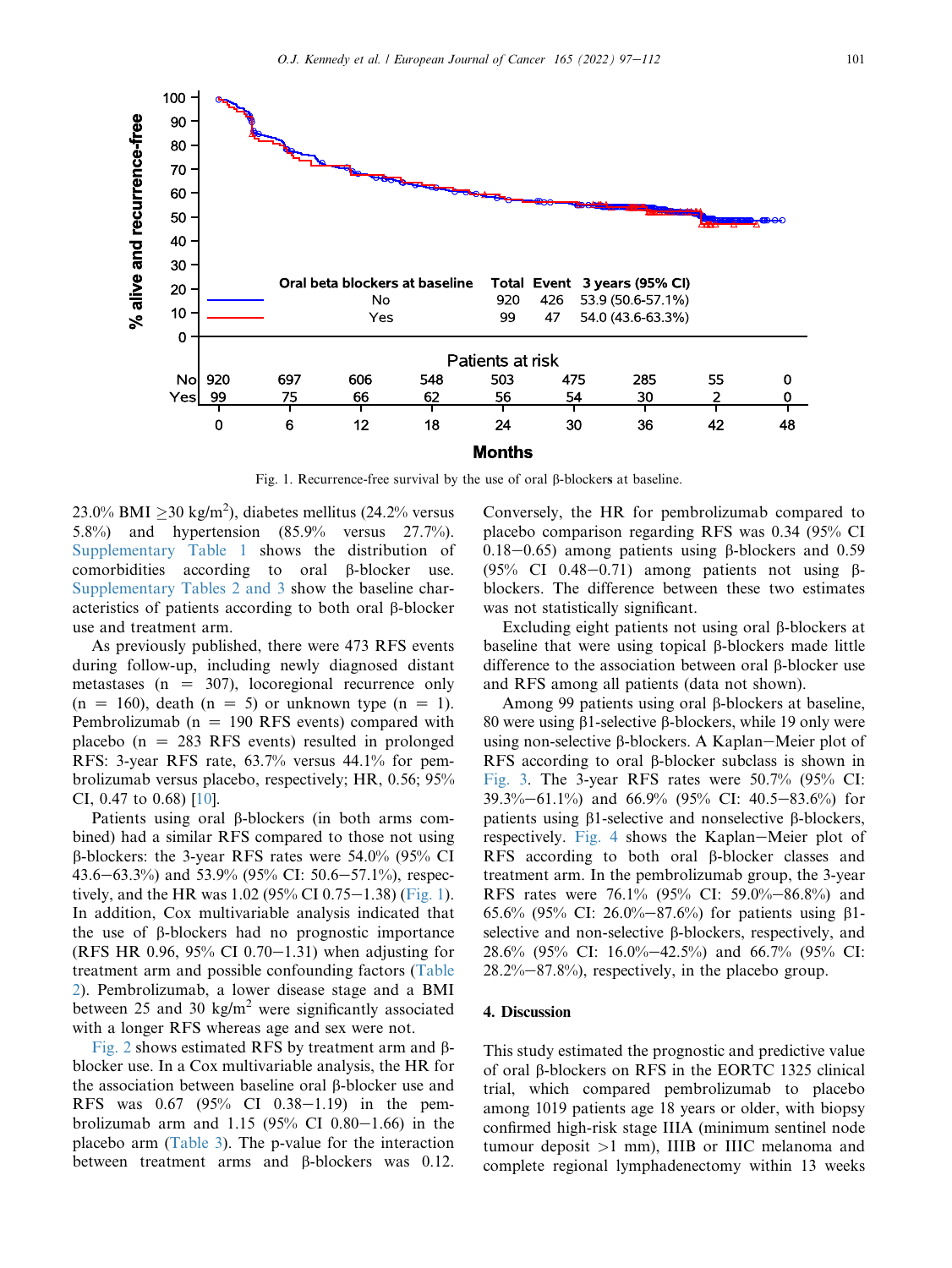<span id="page-7-0"></span>Table 2

| Adjusted association of oral β-blocker use and baseline covariates with recurrence-free survival, estimated using a multivariable Cox model. |  |
|----------------------------------------------------------------------------------------------------------------------------------------------|--|
|----------------------------------------------------------------------------------------------------------------------------------------------|--|

| Parameter                   | Levels                    | Hazard Ratio (95% CI) | P-value |
|-----------------------------|---------------------------|-----------------------|---------|
| Oral β-blockers at baseline | N <sub>o</sub>            | 1.00                  | 0.793   |
|                             | Yes                       | 0.96(0.70, 1.31)      |         |
| Treatment arm               | Placebo                   | 1.00                  | < 0.001 |
|                             | Pembrolizumab             | 0.56(0.46, 0.67)      |         |
| AJCC-7 stage at baseline    | III A                     | 1.00                  | < 0.001 |
|                             | <b>III</b> B              | 1.90(1.36, 2.65)      |         |
|                             | III C $(1-3 \text{ LN}+)$ | 2.39(1.66, 3.44)      |         |
|                             | III C $(>3$ LN+)          | 3.17(2.24, 4.51)      |         |
| <b>Sex</b>                  | Male                      | 1.00                  | 0.069   |
|                             | Female                    | 0.84(0.69, 1.01)      |         |
| Age (years)                 | $<$ 50                    | 1.00                  | 0.552   |
|                             | $50 - 64$                 | 1.04(0.84, 1.29)      |         |
|                             | $65+$                     | 1.14(0.90, 1.45)      |         |
| BMI                         | $<$ 25                    | 1.00                  | 0.019   |
|                             | $25 - 30$                 | 0.75(0.60, 0.94)      |         |
|                             | >30                       | 0.98(0.77, 1.24)      |         |

<span id="page-7-1"></span>Abbreviations: AJCC-7 (American Joint Committee on Cancer), BMI (body mass index). There was no evidence of non-proportional hazards for any of the covariates ( $p > 0.05$ ).



Fig. 2. Recurrence-free survival by the use of oral  $\beta$ -blockers at baseline and treatment arm. Abbreviations: Pemb (pembrolizumab), Plac (placebo), BB ( $\beta$ -blockers).

prior to starting treatment. To our knowledge, this is the first study to estimate the prognostic and predictive value of  $\beta$ -blockers within a large, randomised controlled trial for adjuvant immunotherapy in melanoma.

Oral b-blockers did not confer a prognostic effect on RFS in either the unadjusted (HR 1.02) or adjusted analysis (HR 0.96). Interestingly, in a Cox multivariable model, which considered the  $\beta$ -blocker-treatment interaction, patients using oral  $\beta$ -blockers had a larger improvement in RFS in the pembrolizumab arm (HR 0.67) than the placebo arm (HR 1.15). However, the differential prognostic importance of  $\beta$ -blockers in the two treatment arms did not reach statistical significance ( $P = 0.12$ ). Conversely, patients using  $\beta$ -blockers had a larger treatment benefit from pembrolizumab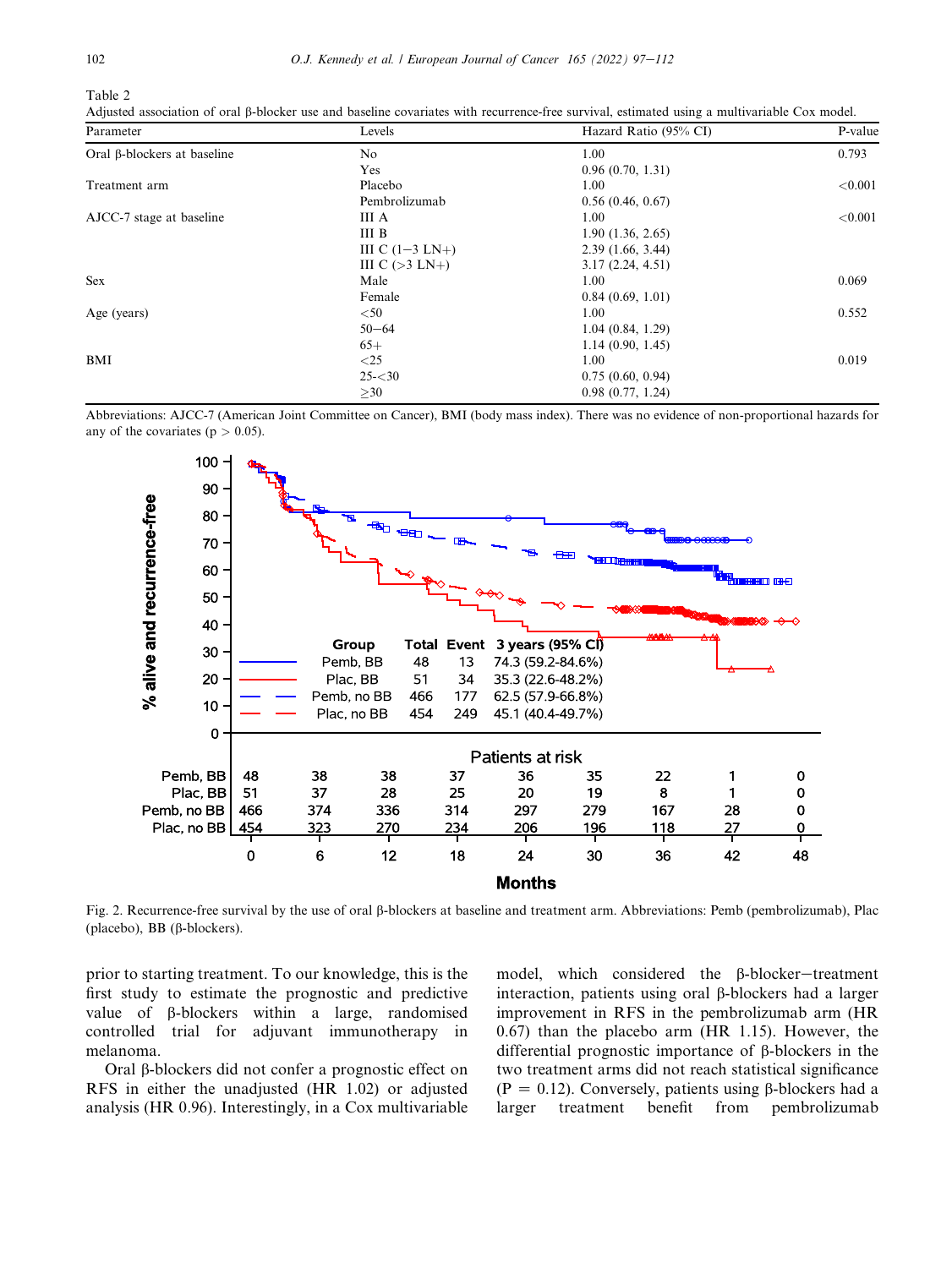<span id="page-8-0"></span>Table 3

Adjusted associations between  $\beta$ -blockers at baseline and recurrencefree survival by treatment arm, estimated using a multivariable Cox model.<sup>a</sup>

| Group                        | HR (95% CI)         | P-value for<br>the interaction |
|------------------------------|---------------------|--------------------------------|
| All patients                 | $0.96(0.70-1.31)$   | 0.112                          |
| Treatment arm: Pembrolizumab | $0.67(0.38-1.19)$   |                                |
| Treatment arm: Placebo       | $1.15(0.80 - 1.66)$ |                                |

Abbreviations: HR (hazard ratio).

<sup>a</sup> Cf model indicated in [Table 3,](#page-8-0) where an interaction term, treatment group  $x$   $\beta$ -blockers use, was added.

(HR  $=$  0.34) than patients not using  $\beta$ -blockers  $(HR = 0.59)$ , although the difference was not significant.

The observed benefit of  $\beta$ -blockers in patients receiving pembrolizumab supports the hypothesis of a role of  $\beta$ -adrenergic signalling in the inhibition of T cell activity, which in part mediates the action of pembrolizumab  $[15, 16]$  $[15, 16]$  $[15, 16]$ .  $\beta$ 2 signalling is thought to play the most important role (i.e. compared to  $\beta$ 1 and  $\beta$ 3) [\[13\]](#page-16-7).

A number of other studies have investigated associations between b-blocker use and outcomes in melanoma. However, unlike the present work, most previous studies have been population-based studies (i.e. outside of a clinical trial) involving melanoma identified from health care records of various stages and unspecified treatments. In one such study involving 4,179 cases of stages I-IV melanoma in a Danish cancer register, Lemeshow *et al.* [[17\]](#page-17-1) found that use of  $\beta$ -blockers within 90 days of diagnosis was associated with prolonged overall survival (HR  $0.81, 95\%$  CI  $0.67-0.97$ ) and melanoma-specific survival (HR 0.87, 95% CI  $0.64-1.20$ ). In a similar study, involving 121 patients with Breslow thickness >1 mm melanoma, De Giorgi et al. [\[6](#page-16-12)] found that  $\beta$ -blockers were also significantly associated with overall survival (HR 0.62, 95% CI  $43-90$ ). Other population-based studies have only reported weak associations between  $\beta$ -blocker use and survival  $[18-20]$  $[18-20]$  $[18-20]$ . In addition, a small off-label study has investigated the effect of 80 mg of propranolol daily (taken from the time of diagnosis) on adverse outcomes among 19 of 53 patients with histologically confirmed stage IB to IIIA cutaneous melanoma and no evidence of metastasis [\[21](#page-17-3)]. In that study, patients receiving propranolol had markedly reduced risk of recurrence compared to those not receiving propranolol (adjusted HR 0.18,  $95\%$  CI, 0.04–0.89).

Only one published clinical study has investigated the effect of  $\beta$ -blockers on the efficacy of immunotherapy treatment in metastatic melanoma. Kokolus et al. [[13\]](#page-16-7) reported the results of a retrospective study involving a cohort of 195 patients with advanced melanoma who received different immunotherapy agents: IL-2, anti-CTLA-4 and/or anti-PD-1. They found that patients ( $N = 17$ ) who used non-selective  $\beta$ -blockers had longer overall survival (numerical estimates were not reported) than those who received selective  $\beta$ -blockers (N = 45) or no  $\beta$ -blockers (N = 133). Therefore, there was consistency with our findings regarding non-selective  $\beta$ blockers but not selective  $\beta$ -blockers. There is an ongoing early phase Ib/II trial investigating the effects of propranolol hydrochloride, a nonselective b-blocker, when given with pembrolizumab to patients with stage IIIC-IV melanoma that is not surgically resectable (NCT03384836).

<span id="page-8-1"></span>

Fig. 3. Recurrence-free survival by oral b1-selective and non-selective b-blocker use at baseline. Abbreviations: BB (b-blockers).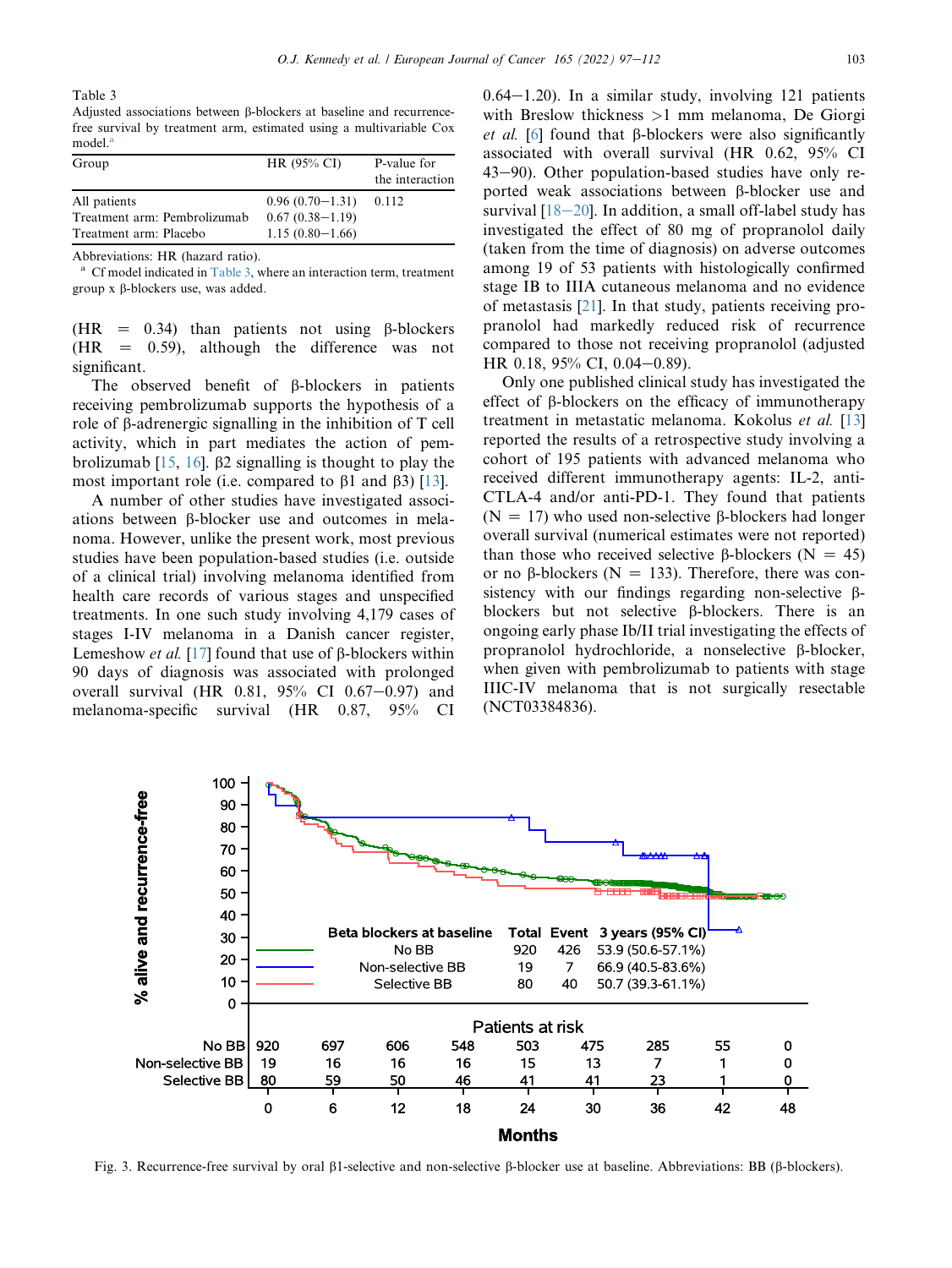<span id="page-9-0"></span>

Fig. 4. Recurrence-free survival by oral b1-selective and non-selective b-blocker use at baseline and treatment arm. Abbreviations: Pemb (pembrolizumab), Plac (placebo), BB (b-blockers), sel (selective).

The present study has a number of strengths, including a well-characterised cohort of patients with radiologically and biopsy proven resected stage III melanoma, a large sample size, prospective design and rigorous standards of data collection and follow-up of patients in this registration study. It is the first study, to our knowledge, to report quantitative estimates for the effects of  $\beta$ -blockers in melanoma treated with pembrolizumab. This makes the present study more relevant to current practice than the previous studies mentioned above.

There were also some limitations. First, the study's observational design did not allow one to infer causation of the associations between  $\beta$ -blocker use and clinical outcomes. Second, there were some important differences in the distribution of comorbidities at baseline. Patients using b-blockers were more exposed to chronic health conditions, which are associated with increased mortality. This imbalance may have reduced the chance of observing a statistically significant association between b-blocker use and RFS, although death only accounted for 0.5% of RFS events. While the analyses adjusted for sex, age, BMI and stage, baseline comorbidities were not adjusted for due to a strong collinearity with  $\beta$ -blockers. Moderately increased BMI in this study was associated with increased survival similar to a previous report [\[22](#page-17-4)]. However, our analyses

did not explore possible interactions between BMI, sex and pembrolizumab treatment. A number of previous studies suggest that the pro-inflammatory phenotype of high BMI, particularly in males, influences immunotherapy efficacy [[23,](#page-17-5) [24](#page-17-6)], although other studies have found no effect [[25\]](#page-17-7). Third, there may have been misclassification of exposure to  $\beta$ -blockers if patients started to use  $\beta$ -blockers after the 30-day window used to define baseline exposure. For example,  $\beta$ -blockers may have been used for hyperthyroidism, which is a complication of pembrolizumab treatment. Conversely, other patients may have started to use  $\beta$ -blockers during the window but stopped shortly thereafter. The misclassification of  $\beta$ -blocker use would have reduced the chance of observing a statistically significant association between b-blockers and RFS. Finally, the numbers of patients were too small to better explore (e.g. uni- and multi-variable statistical analysis) the effects on RFS of different  $\beta$ -blocker subclasses (i.e.  $\beta$ 1selective and nonselective) overall and in each treatment group. For the same reasons, the effect of  $\beta$ blockers on different types of recurrences (e.g. diagnosed distant metastases, locoregional recurrence and so on) was not assessed.

In conclusion, this study investigated the prognostic and predictive value of oral  $\beta$ -blockers in a cohort of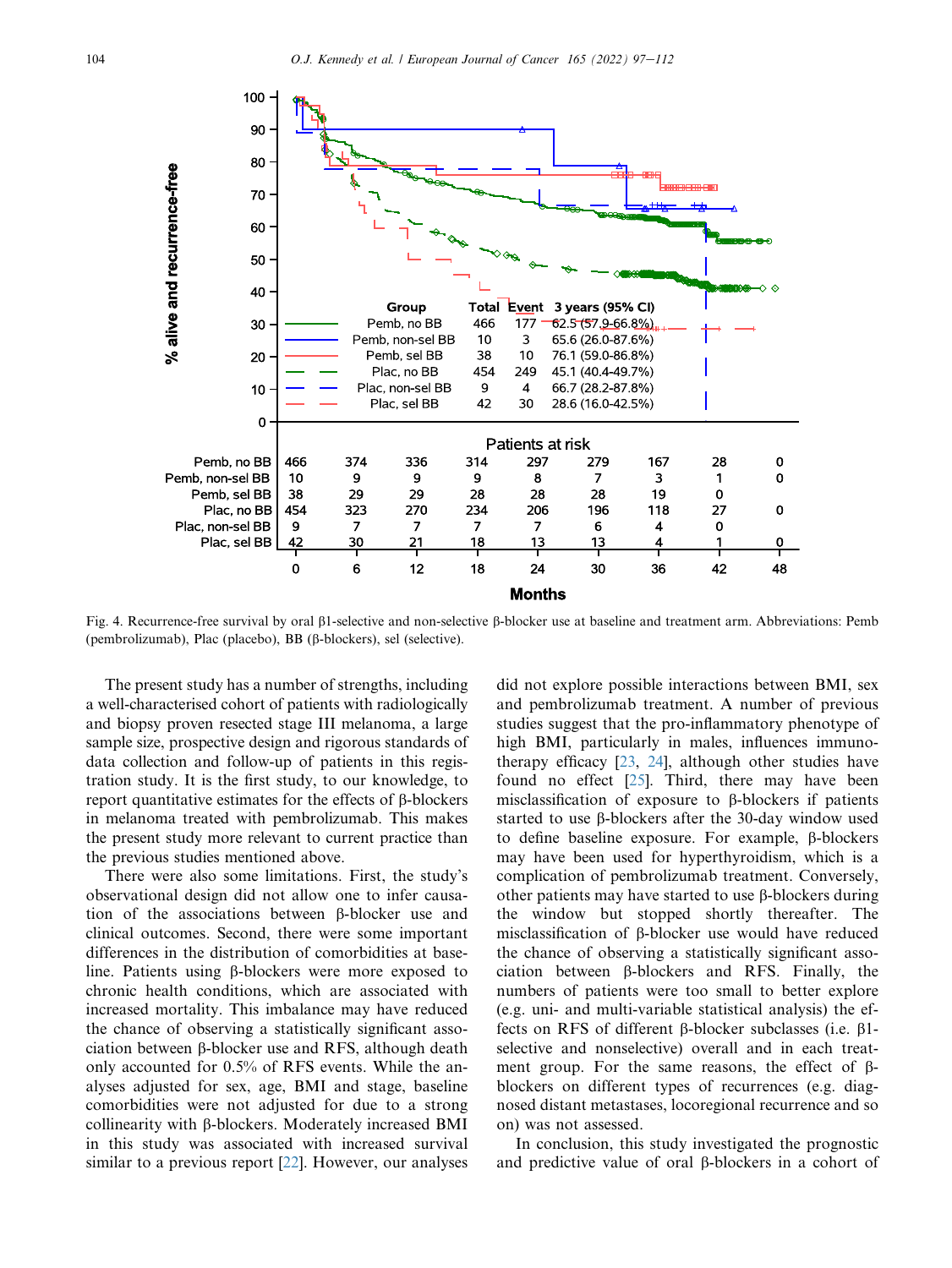patients with resected high-risk stage III melanoma treated with pembrolizumab or placebo. β-blockers did not appear to confer a prognostic effect on RFS. However, the analysis of the predictive value raised the possibility of increased efficacy of pembrolizumab among patients receiving  $\beta$ -blockers. The potential benefits of b-blockers when combined with immunotherapy in melanoma merit further investigation, including the study of the influence of  $\beta$ -blocker selectivity, other commonly used immunotherapy agents and the potential impact in the metastatic setting.

#### Author contributions

Oliver John Kennedy: Conceptualization, Methodology, Writing-original draft preparation, Writing-review and editing.

Sara Valpione, Sara Gandini: Conceptualization, Methodology, Writing-original draft preparation, Writing-review and editing.

Michal Kicinski: Conceptualization, Methodology, Data Curation, Formal analysis, Visualization, Writingoriginal draft preparation, Writing-review and editing.

Stefan Suciu: Methodology, Writing-original draft preparation, Writing-review and editing.

Christian U. Blank, Georgina V. Long, Victoria G. Atkinson, Stéphane Dalle, Andrew M. Haydon, Andrey Meshcheryakov, Adnan Khattak, Matteo S. Carlino, Shahneen Sandhu, James Larkin, Susana Puig, Paolo A. Ascierto, Piotr Rutkowski, Dirk Schadendorf, Rutger Koornstra, Leonel Hernandez-Aya, Anna Maria Di Giacomo, Alfonsus J.M. van den Eertwegh, Jean-Jacques Grob, Ralf Gutzmer, Rahima Jamal, Alexander C. J. van Akkooi, Caroline Robert: Resources (patients), Investigation, Writing-review and editing.

Alexander MM Eggermont: Supervision, Writingreview and editing.

Paul Lorigan: Methodology, Resources (patients), Investigation, Supervision, Writing-original draft preparation, Writing-review and editing.

Mario Mandala: Conceptualization, Methodology, Resources (patients), Investigation, Supervision, Writing-original draft preparation, Writing-review and editing.

#### Data sharing statement

Merck Sharp & Dohme Corp., a subsidiary of Merck & Co., Inc., Kenilworth, NJ, USA (MSD) is committed to providing qualified scientific researchers access to anonymized data and clinical study reports from the company's clinical trials for the purpose of conducting legitimate scientific research. MSD is also obligated to protect the rights and privacy of trial participants and, as such, has a procedure in place for evaluating and fulfilling requests for sharing company clinical trial data with qualified external scientific researchers. The MSD data sharing website (available at: [http://engagezone.](http://engagezone.msd.com/ds_documentation.php) [msd.com/ds\\_documentation.php\)](http://engagezone.msd.com/ds_documentation.php) outlines the process and requirements for submitting a data request. Applications will be promptly assessed for completeness and policy compliance. Feasible requests will be reviewed by a committee of MSD subject matter experts to assess the scientific validity of the request and the qualifications of the requestors. In line with data privacy legislation, submitters of approved requests must enter into a standard data-sharing agreement with MSD before data access is granted. Data will be made available for request after product approval in the US and EU or after product development is discontinued. There are circumstances that may prevent MSD from sharing requested data, including country or region-specific regulations. If the request is declined, it will be communicated to the investigator. Access to genetic or exploratory biomarker data requires a detailed, hypothesis-driven statistical analysis plan that is collaboratively developed by the requestor and MSD subject matter experts; after approval of the statistical analysis plan and execution of a data-sharing agreement, MSD will either perform the proposed analyses and share the results with the requestor or will construct biomarker covariates and add them to a file with clinical data that is uploaded to an analysis portal so that the requestor can perform the proposed analyses.

## Funding

The EORTC1325/KEYNOTE-054 phase III trial work was supported by Merck Sharp & Dohme Corp., a subsidiary of Merck & Co., Inc., Kenilworth, NJ, USA. The grant ID was MK 3475-054. For the study herein reported, no specific funding was received. SV was supported by a Harry J Lloyd Career Development Award.

#### Conflict of interest statement

## Alexander Eggermont

Consulting fees: Agenus, Biocad, BioInvent, Bio-NTech, BMS, CatalYm, Ellipses, Galecto, GSK, IO Biotech, ISA Pharmaceuticals, Merck/MSD, Nektar, Novartis, Pfizer, SAiRoPA, Sellas, SkylineDx, TigaTx, TTxDiscovery.

Payment or honoraria: Biocad, BMS, Merck/MSD. Participation on a Data Safety Monitoring Board or Advisory Board: GSK, Novartis and Pfizer.

Leadership or fiduciary role in other board, society, committee or advocacy group, paid or unpaid: European Academy Cancer Sciences German Cancer Aid.

Stock or stock options: SkylineDx and SAiRoPA.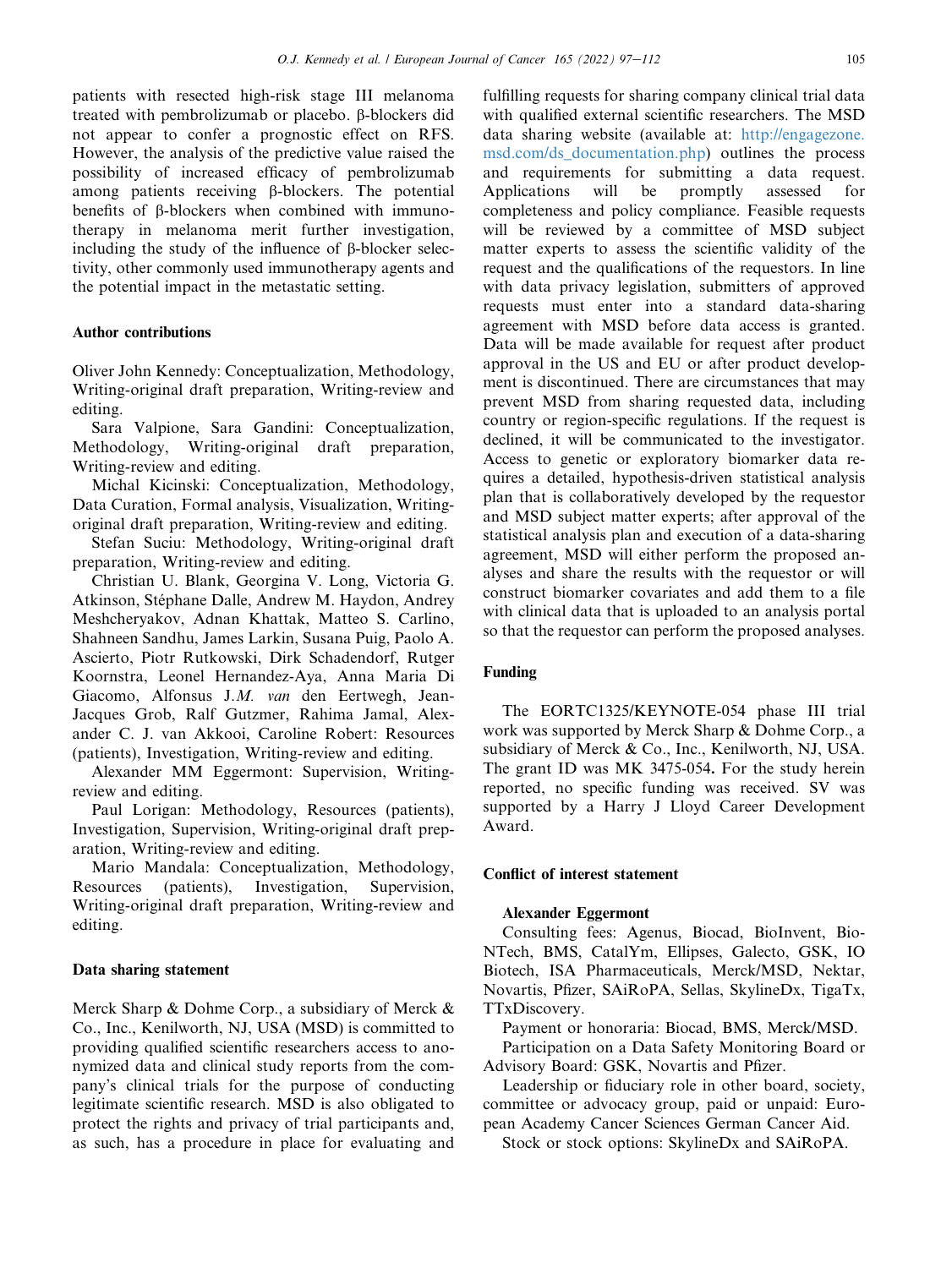## Rutger Koornstra

Grants or contracts from any entity: Roche.

## Leonel Hernandez-Aya

Grants or contracts from any entity: Bristol Myers Squibb, Regeneron Pharmaceuticals, Immunocore,Merck, Polynoma, Corvus Pharmaceuticals, Roche, Genentech, Merck Serono, Amgen, MedImmune, Takeda Pharmaceuticals, Moderna Therapeutics.

Consulting fees: Massive Bio, Bristol Myers Squibb - Advisory Board.

Payment or honoraria for lectures, presentations, speakers bureaus, manuscript writing or educational events: Sanofi, Regeneron Pharmaceuticals - Speakers bureau.

Support for attending meetings and/or travel: Sanofi, Regeneron Pharmaceuticals, Bristol Myers Squibb.

## Anna Maria di Giacomo

Payment or honoraria for lectures, presentations, speakers bureaus, manuscript writing or educational events: BMS, MSD, Pierre Fabre, Sanofi.

Support for attending meetings and/or travel: BMS, Pierre Fabre.

Participation on a Data Safety Monitoring Board or Advisory Board: BMS, MSD, Nektar, Pierre Fabre, Sanofi, GSK, Novartis.

## Alfonsus J.M. van den Eertwegh

Grants or contracts from any entity: Roche, Sanofi, Bristol Myers Squibb.

Consulting fees: Bristol Myers Squibb.

Support for attending meetings and/or travel: MSD Oncology, Roche, Pfizer, Sanofi.

Participation on a Data Safety Monitoring Board or Advisory Board: Bristol Myers Squibb, MSD Oncology, Amgen, Roche, Novartis, Sanofi, Pfizer, Ipsen, Merck, Pierre Fabre.

#### Jean-Jacques Grob

Consulting fees: Bristol Myers Squibb, MSD Oncology, Roche/Genentech, Novartis, Amgen, Pierre Fabre, Sun Pharma, Merck KGaA, Sanofi, Pfizer, Roche.

Payment or honoraria for lectures, presentations, speakers bureaus, manuscript writing or educational events: Novartis - Speakers bureau.

Support for attending meetings and/or travel: BMS, MSD Oncology, Novartis, Pierre Fabre.

#### Ralf Gutzmer

Grants or contracts from any entity: Pfizer, Novartis, Johnson & Johnson, Amgen, Merck Serono, Sun Pharma Industries, Sanofi.

Consulting fees: Bristol Myers Squibb, Merck Sharp & Dohme, Roche, Genentech, Novartis, Merck Serono, Almirall, Amgen, Sun Pharma Industries, Pierre Fabre, Sanofi, Regeneron Pharmaceuticals, Bayer AG, Immunocore.

Support for attending meetings and/or travel: Bristol Myers Squibb, Roche, Merck Serono, Pierre Fabre, Sun Pharma Industries.

## Rahima Jamal

Grants or contracts from any entity: Merck Sharp & Dohme, Bristol Myers Squibb.

## Caroline Robert

Consulting fees: ROCHE, NOVARTIS, PIERRE FABRE, MSD, BMS, SANOFI, PFIZER, AstraZeneca.

Oliver John Kennedy

#### None declared.

#### Paul Lorigan

Grants or contracts from any entity: BMS, Pierre Fabre.

Consulting fees: BMS, Merck, GSK.

Payment or honoraria for lectures, presentations, speakers bureaus, manuscript writing or educational events: Pierre Fabre, Novartis, MSD, BMS.

Support for attending meetings and/or travel: BMS, Support to attend ASCO, MSD - Support to attend ASCO.

### Mario Mandala`

Payment or honoraria for lectures, presentations, speakers bureaus, manuscript writing or educational events: BMS, MSD, NOVARTIS, PIERRE FABRE, SANOFI.

Participation on a Data.

Safety Monitoring Board or Advisory Board: Bristol Myers Squibb, MSD Oncology, Novartis, Pierre Fabre - Advisory Boards.

## Michal Kicinski

All support for the present manuscript: Merck - Merck is the sponsor of the study (money paid to my institution).

Grants or contracts from any entity: Pierre Fabre - Sponsor and provider of an academic grant for different melanoma studies (money paid to my institution), BMS - Sponsor and provider of an academic grant for different melanoma studies (money paid to my institution).

#### Stefan Suciu

All support for the present manuscript: Merck - Merck is the sponsor of the study (money paid to my institution).

Grants or contracts from any entity: BMS, Pierre-Fabre - Sponsor and provider of academic grants to other EORTC melanoma studies; payments were made to my institution.

Sara Valpione None declared. Sara Gandini None declared.

## Christian Blank

Grants or contracts from any entity: BMS, Novartis, NanoString, and 4SC.

Consulting fees: BMS, MSD, Roche, Novartis, Lilly, Pfizer, GSK, GenMab and Pierre Fabre - Payments were made to my institution, Third Rock Venture - Payments were made to me.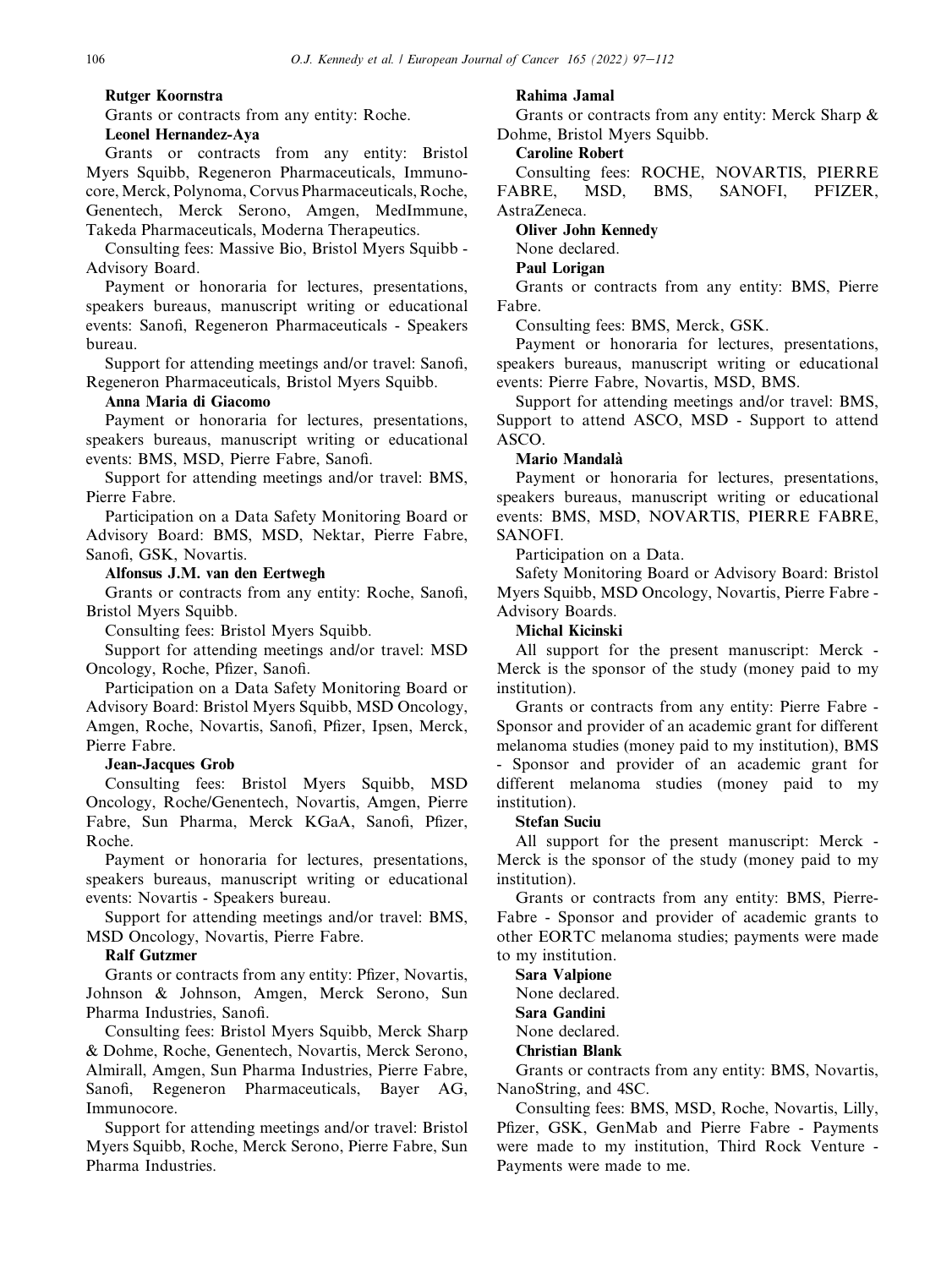Stock or stock options: Unity Cars  $-$  Stocks, Immagene  $BV - Co$ -founder.

#### Alexander C.J. van Akkooi

Grants or contracts from any entity: Amgen, Merck-Pfizer.

Participation on a Data Safety Monitoring Board or Advisory Board: Amgen, Bristol-Myers Squibb, Novartis, MSD-Merck, Merck-Pfizer, Pierre Fabre, Sanofi, Sirius Medical, 4SC.

## Georgina V Long

Consulting fees: GVL is consultant advisor for Aduro Biotech Inc, Amgen Inc, Array Biopharma inc, Boehringer Ingelheim International GmbH, Bristol-Myers Squibb, Hexel AG, Highlight Therapeutics S.L., Merck Sharpe & Dohme, Novartis Pharma AG, OncoSec, Pierre Fabre, QBiotics Group Limited, Regeneron Pharmaceuticals Inc, Specialised Therapeutics Australia Pty Ltd.

Payment or honoraria for lectures, presentations, speakers bureaus, manuscript writing or educational events: Bristol Myers Squibb - Personal 1 h lecture of my own slides, Pierre Fabre, Personal 1 h lecture of my own slides.

Participation on a Data: Safety Monitoring Board or Advisory Board: See consulting fees, All for advisory boards.

## Victoria Atkinson

Payment or honoraria for lectures, presentations, speakers bureaus, manuscript writing or educational events: Bristol Myers Squibb, MSD, Nektar, Novartis, Pierre Fabre, Q Biotics, Roche, Limbic - Advisory boards, Bristol Myers Squibb, MSD, Novartis, Pierre Fabre- Speakers bureaus fees.

Support for attending meetings and/or travel: BMS, Travel support.

Participation on a Data Safety Monitoring Board or Advisory Board: Bristol Myers Squibb, MSD, Nektar, Novartis, Pierre Fabre, Q Biotics, Roche, Limbic - Advisory boards.

#### Stephane Dalle

Grants or contracts from any entity: Bristol Myers Squibb, Merck Sharp & Dohme - My Institution.

Support for attending meetings and/or travel: Bristol Myers Squibb, Pierre Fabre, Merck Sharp & Dohme.

Other financial or non-financial interests: Sanofi Pasteur - My wife is an employee of Sanofi Pasteur.

#### Andrew M. Haydon

Payment or honoraria for lectures, presentations, speakers bureaus, manuscript writing or educational events: Novartis, Merck - Honoraria for lectures, presentations, speakers bureaus.

Participation on a Data Safety Monitoring Board or Advisory Board: Novartis, Pierre Fabre, Merck Sharp & Dohme - Advisory Boards.

#### Andrey Meshcheryakov

Grants or contracts from any entity: Sanofi, Astra-Zeneca, Merck Sharp & Dohme - My institution, me.

Payment or honoraria for lectures, presentations, speakers bureaus, manuscript writing or educational events: Amgen, Bayer AG, BIOCAD, Bristol Myers Squibb, Eli Lilly, Merck, SERVIER, Takeda Pharmaceuticals, Eisai, AstraZeneca, Sanofi-Aventis - Honoraria for lectures, presentations, speakers bureaus.

Support for attending meetings and/or travel: BIOCAD, SERVIER, Merck Sharp & Dohme, Sanofi-Aventis, Merck - Attending meetings and/or travel.

Participation on a Data Safety Monitoring Board or Advisory Board: Amgen, Bayer AG, BIOCAD, Bristol Myers Squibb, Eli Lilly, Merck, SERVIER, Takeda Pharmaceuticals, Eisai, AstraZeneca, Sanofi-Aventis - Advisory Board.

## Adnan Khattak

## None declared.

Matteo S. Carlino

Payment or honoraria for lectures, presentations, speakers bureauads, manuscript writing or educational events: Bristol Myers Squibb, MSD, Novartis - Honoraria for lectures, presentations, speakers bureaus.

Participation on a Data Safety Monitoring Board or Advisory Board: Bristol Myers Squibb, MSD, Amgen, Novartis, Pierre Fabre, Roche, IDEAYA Biosciences, Sanofi, Merck Serono, Regeneron Pharmaceuticals, QBiotics, Nektar, Eisai - Advisory Board.

#### Shahneen Sandhu

Grants or contracts from any entity: Advanced Accelerators Applications (a Novartis company), Amgen, Merck Sharp & Dohme, Merck Serono, Genentech, AstraZeneca - Funding to the institution.

Consulting fees: Amgen, Merck Sharp & Dohme, Merck Serono, AstraZeneca, Bristol Myer Squibb - Funding to the institution.

#### James Larkin

Payment or honoraria for lectures, presentations, speakers bureaus, manuscript writing or educational events: Eisai, Novartis, Incyte, Merck, touchIME, touchEXPERTS, Pfizer, Royal College of Physicians, Cambridge Healthcare research, Royal College of General Practitioners, VJOncology, Agence Unik, Bristol Myers Squibb - Honoraria for lectures, presentations.

Participation on a Data Safety Monitoring Board or Advisory Board: Pierre Fabre, BMS, Ipsen, Roche, EUSA Pharma, Novartis, Aptitude, AstraZeneca, GSK, Eisai, Calithera, Ultimovacs, Seagen, Merck, eCancer, MCA, Inselgruppe, Pfizer, Goldman Sachs, MSD - Advisory Board.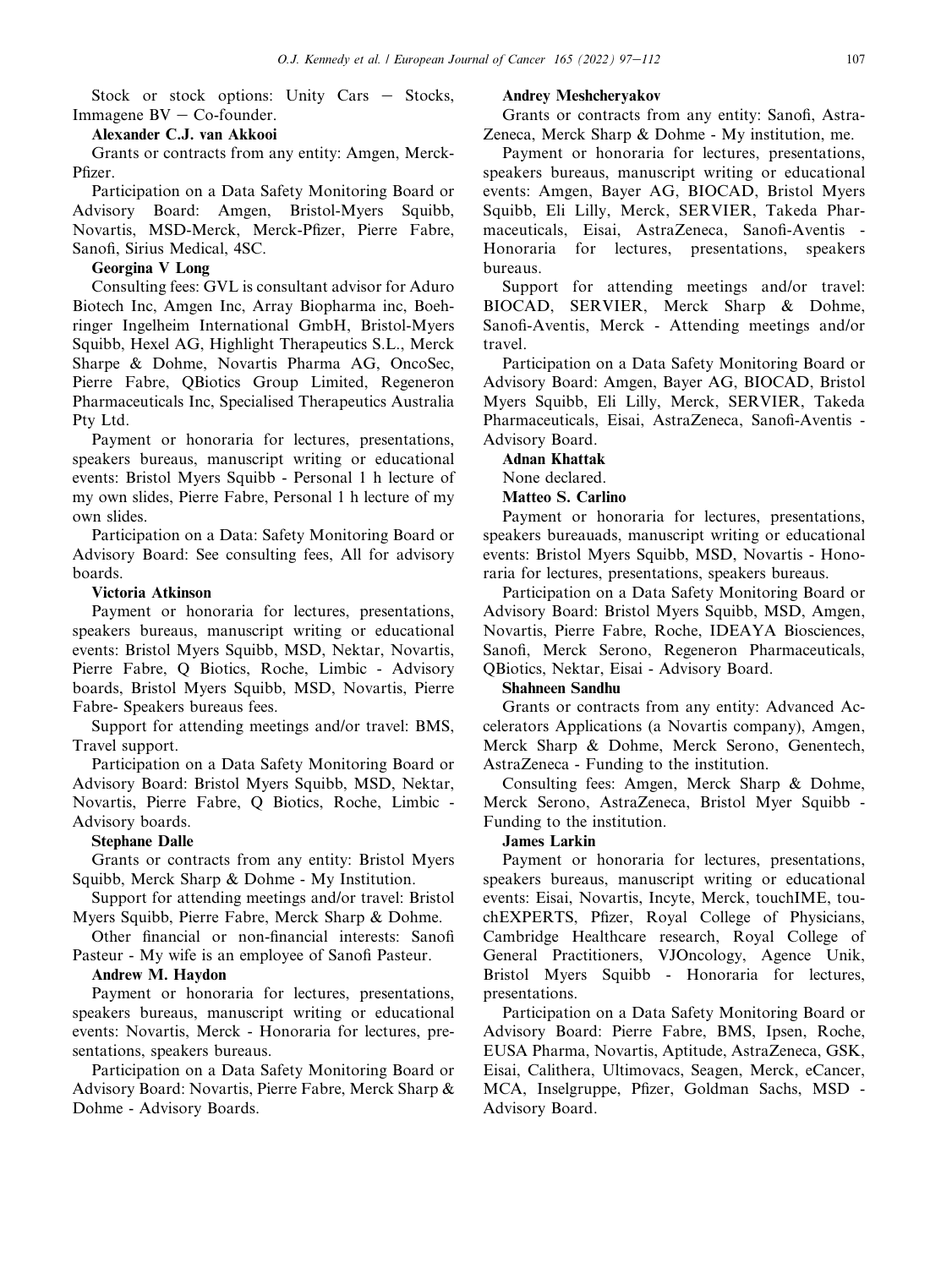## Susana Puig

Grants or contracts from any entity: Almirall - To My Institution, ISDIN - To My Institution, La Roche Posay - To My Institution.

Consulting fees: ISDIN, Almirall, La Rohe Posay - To Me, Sanofy, Sunpharma - To Me, Pfizer, Roche, Regeneron - To Me.

Payment or honoraria for lectures, presentations, speakers bureaus, manuscript writing or educational events: ISDIN, La Roche Posay - To Me, Pfizer, Roche, Regeneron - To Me, BMS, Sunpharma - TO ME.

Support for attending meetings and/or travel: Almirall - TO ME.

Participation on a Data Safety Monitoring Board or Advisory Board: Roche, Sanofy - To Me, Sunpharma, Almirall - To Me, ISDIN, Pfzer, Novartis - TO ME.

## Paolo A. Ascierto

Grants or contracts from any entity: Bristol Myers Squibb, Roche, Genentech, Array BioPharma - To my institution.

Consulting fees: Bristol Myers Squibb, Roche, Genentech, Merck Sharp & Dohme, Novartis, Array Bio-Pharma, Merck Serono, Pierre Fabre, Incyte, MedImmune, AstraZeneca, Sun Pharma Industries, Sanofi, Idera, Ultimovacs, Sandoz, Immunocore, 4SC, Alkermes, Italfarmaco, Nektar, Boehringer Ingelheim, Eisai, Regeneron Pharmaceuticals - To me.

Participation on a Data Safety Monitoring Board or Advisory Board: Bristol Myers Squibb, Roche, Genentech, Merck - Advisory Board.

Sharp & Dohme, Novartis, Array BioPharma, Merck Serono, Pierre Fabre, Incyte, MedImmune, AstraZeneca, Sun Pharma Industries, Sanofi, Idera, Ultimovacs, Sandoz, Immunocore, 4SC, Alkermes, Italfarmaco, Nektar, Boehringer Ingelheim, Eisai, Regeneron Pharmaceuticals - To me.

## Piotr Rutkowski

Grants or contracts from any entity: Novartis, Roche, Bristol Myers Squibb - My institution.

Consulting fees: Bristol Myers Squibb, MSD, Novartis, Roche, Eli Lilly, Pfizer, Pierre.

Fabre - Advisory Role - Personal fees.

Payment or honoraria for lectures, presentations, speakers bureaus, manuscript writing or educational events: Novartis, Blueprint Medicines, Bristol Myers Squibb, Pierre Fabre, MSD, Amgen - Advisory boards, To me, Pfizer, Novartis, Eli Lilly - speakers bureaus.

Participation on a Data Safety Monitoring Board or Advisory Board: See above - Advisory Board.

## Dirk Schadendorf

Grants or contracts from any entit: Bristol Myers Squibb, Novartis, Roche, MSD Oncology, Array Bio-Pharma/Pfizer.

Consulting fees: Roche/Genentech, Novartis, Bristol Myers Squibb, Merck Sharp & Dohme, Immunocore, Merck Serono, Array BioPharna, Pfizer, Pierre Fabre, Philogen, Regeneron, 4SC, Sanofi/Regeneron, NeraCare GmbH, Sun Pharma, InflarxGmbH, Ultimovacs, Sandoz.

Payment or honoraria for lectures, presentations, speakers bureaus, manuscript writing or educational events: Bristol Myers Squibb, Merck Sharp & Dohme, Novartis, Pierre Fabre, Sanofi/Regeneron, Merck KGaA - speakers bureaus.

Support for attending meetings and/or travel: Roche/ Genentech, Bristol Myers Squibb, Merck Serono, Novartis, Merck Sharp & Dohme, Pierre Fabre, Sanofi/ Regeneron.

Participation on a Data Safety Monitoring Board or Advisory Board: Roche/Genentech, Novartis, Bristol Myers Squibb, Merck Sharp & Dohme, Merck Serono, 4SC, Pierre Fabre, Sanofi/Regeneron, Nektar - Advisory Board.

## Acknowledgements

The authors are grateful to Merck & Co., Inc., Kenilworth, NJ, USA for supporting the independent EORTC study EORTC1325/KEYNOTE-054. We thank all the investigators who participated to this study, who have not been included among the co-author list of this publication (Supplementary List A1). The authors warmly thank all EORTC Headquarters team members who have not been included among the co-author list of this publication, and who contributed to the study success (S. Marreaud, S. Janssen, R. Louis, N. Elaut, L. Wijnen, N. Jha, S Rivrain and G. de Schaetzen) as well as Merck & Co., Inc., Kenilworth, NJ, USA team members (C. Krepler, N. Ibrahim, V. Rivas, R. Kloss Silverman and S. Diede).

#### Appendix A. Supplementary data

Supplementary data to this article can be found online at <https://doi.org/10.1016/j.ejca.2022.01.017>.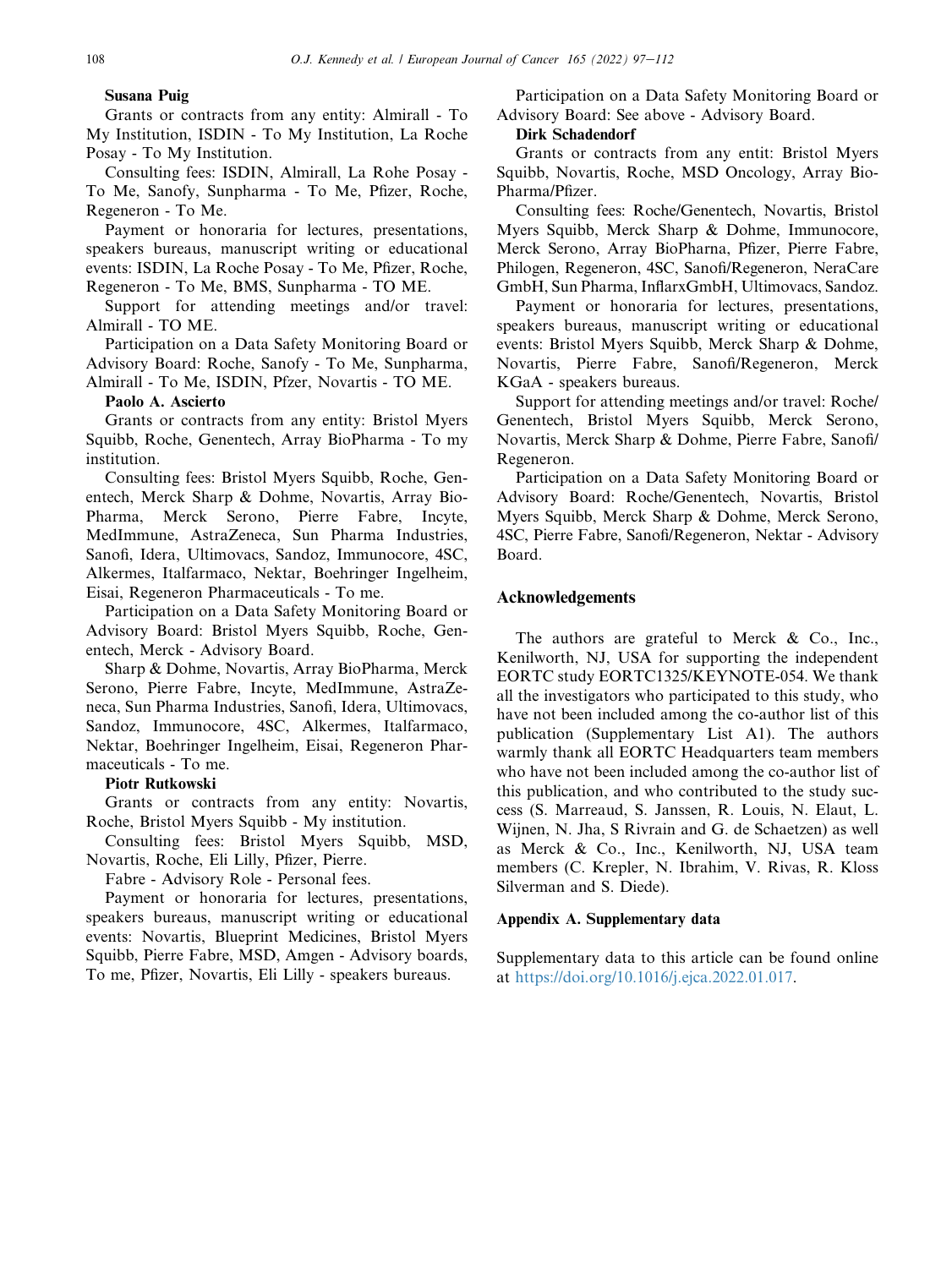## Appendix

List A1

The list additional investigators participated in the EORTC 1325/KEYNOTE 054 trial, but their names were not included in the author list of this article.

| Investigator name                      | Investigator site                                                      | City                 | Country   |
|----------------------------------------|------------------------------------------------------------------------|----------------------|-----------|
| Alex Menzies                           | Melanoma Institute Australia, The                                      | Sydney               | Australia |
|                                        | University of Sydney, and Mater and                                    |                      |           |
|                                        | Royal North Shore Hospitals                                            |                      |           |
| Brown Michael                          | Royal Adelaide Hospital                                                | Adelaide             | Australia |
| Hersey Peter                           | David Maddison Clinical Sciences                                       | Newcastle            | Australia |
| Parente Phillip                        | Box Hill Hospital                                                      | Box Hill             | Australia |
| Dzienis Marcin                         | Gold Coast University Hospital                                         | Southport QLD        | Australia |
| Meneil Catriona                        | Chris O'Brien Lifehouse                                                | Camperdown NSW       | Australia |
| Hoeller Christoph                      | Medical University Vienna - General                                    | Vienna               | Austria   |
| Hofmann-Wellenhof Rainer               | Hospital AKH<br>Medical University of Graz                             | Graz                 | Austria   |
| <b>Bechter Oliver</b>                  | U.Z. Leuven - Campus Gasthuisberg                                      | Leuven               | Belgium   |
| Baurain Jean-Francois                  | Cliniques Universitaires Saint-Luc                                     | <b>Brussels</b>      | Belgium   |
| Kerger Joseph                          | Hopitaux Universitaires Bordet-Erasme -                                | <b>Brussels</b>      | Belgium   |
|                                        | <b>Institut Jules Bordet</b>                                           |                      |           |
| Song Xinni                             | The Ottawa Hospital, The Integrated                                    | Ottawa               | Canada    |
|                                        | Cancer Program- General Campus                                         |                      |           |
| Walker John                            | Department of Oncology - University of                                 | Edmonton             | Canada    |
|                                        | Alberta - Cross Cancer Institute                                       |                      |           |
| Svane Inge Marie                       | Herlev Hospital - University Copenhagen                                | Herley               | Denmark   |
| <b>Bastholt Lars</b>                   | Odense University Hospital                                             | Odense               | Denmark   |
| Schmidt Henrik                         | Aarhus University Hospital                                             | Aarhus               | Denmark   |
| Hernberg Micaela                       | Helsinki University Central Hospital -                                 | Helsinki             | Finland   |
|                                        | Dept of Oncology                                                       |                      |           |
| Skytta Tanja                           | Tampere University Hospital                                            | Tampere              | Finland   |
| Lesimple Thierry                       | Centre Eugene Marquis                                                  | Rennes               | France    |
| Mortier Laurent                        | CHRU de Lille                                                          | Lille                | France    |
| Dutriaux Caroline                      | CHU de Bordeaux - Groupe Hospitalier                                   | Bordeaux             | France    |
|                                        | Saint-André - Hopital Saint-Andre                                      |                      |           |
| Guillot Bernard                        | Hopital St. Eloi                                                       | Montpellier          | France    |
| Grange Florent                         | CHU de Reims - Hôpital Robert Debré                                    | Reims                | France    |
| Saiag Philippe                         | Assistance Publique - Hopitaux de Paris -                              | Boulogne-Billancourt | France    |
|                                        | CHU Ambroise Pare                                                      |                      |           |
| Arnault Jean-Philippe                  | CHU Amiens - Hopital Sud                                               | Salouel              | France    |
| Lebbe Celeste                          | Assitance Publique - Hopitaux de Paris -                               | Paris                | France    |
|                                        | Hopital Saint-Louis                                                    |                      |           |
| Eve-Marie Neidhardt, Combemale Patrick | Centre Leon Berard                                                     | Lyon                 | France    |
| Leccia Marie-Therese                   | CHU de Grenoble - La Tronche - Hôpital                                 | Grenoble             | France    |
|                                        | A. Michallon                                                           |                      |           |
| Geoffrois Lionel                       | Institut de Cancérologie de Lorraine                                   | Vandoeuvre-Les-Nancy | France    |
| Machet Laurent                         | CHU de Tours - Hopital Trousseau                                       | Tours                | France    |
| Descamps Vincent                       | Assitance Publique - Hopitaux de Paris -                               | Paris                | France    |
|                                        | Hopital Bichat-Claude Bernard                                          |                      |           |
| Lacour Jean-Philippe<br>Aubin Francois | CHU de Nice - Hopital De L'Archet<br>CHRU de Besancon - Hopital Saint- | Nice                 | France    |
|                                        |                                                                        | Besancon             | France    |
| Avril Marie-Francoise                  | Jacques<br>Assistance Publique - Hopitaux de Paris -                   | Paris                | France    |
|                                        | Hopital Cochin                                                         |                      |           |
| Jouary Thomas                          | Centre Hospitalier De Pau                                              | Pau                  | France    |
| Meier Friedegund                       | Universitaetsklinikum Carl Gustav Carus                                | Dresden              | Germany   |
| Loquai Carmen                          | Johannes Gutenberg                                                     | Mainz                | Germany   |
|                                        | Universitaetskliniken - Mainz University                               |                      |           |
|                                        | Medical Center                                                         |                      |           |
| Garbe Claus                            | Eberhard Karls Universitaet - Hautklinik                               | Tuebingen            | Germany   |
| Mohr Peter                             | Krankenhaus Buxtehude                                                  | Buxtehude            | Germany   |
| Meiss Frank                            | Universitaetsklinikum Freiburg                                         | Freiburg             | Germany   |
| Simon Jan-Christoph                    | Universitaetsklinikum Leipzig - Clinic for                             | Leipzig              | Germany   |
|                                        | Dermatology, Venerology and                                            |                      |           |
|                                        | Allergology                                                            |                      |           |
|                                        |                                                                        |                      |           |

(continued on next page)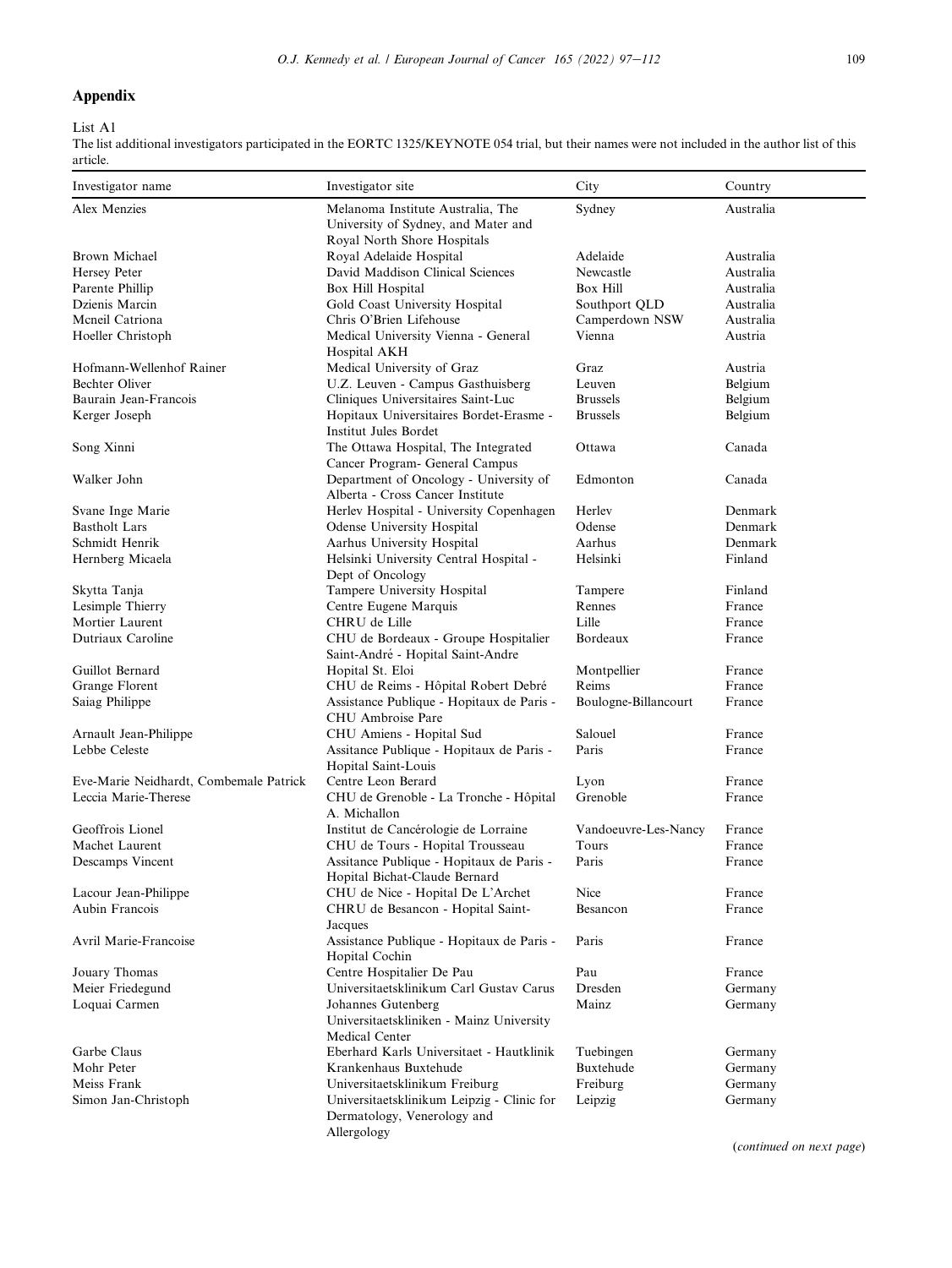## List A1 (continued)

| Investigator name                         | Investigator site                                                                                                        | City             | Country                   |
|-------------------------------------------|--------------------------------------------------------------------------------------------------------------------------|------------------|---------------------------|
| Hauschild Axel                            | Universitaetsklinikum Schleswig                                                                                          | Kiel             | Germany                   |
|                                           | -Holstein - Campus Kiel-Klinik<br>Dermatologie, Venerologie und<br>Allergologie                                          |                  |                           |
| Kretschmer Lutz                           | Universitaetsmedizin Goettingen - Georg-<br>August Universitaet                                                          | Goettingen       | Germany                   |
| Hassel Jessica                            | Universitaetsklinikum Heidelberg -<br>Hautklinik/Dermatologic Department                                                 | Heidelberg       | Germany                   |
| Kiecker Felix                             | Charite - Universitaetsmedizin Berlin -<br>Campus Mitte                                                                  | Berlin           | Germany                   |
| Berking Carola                            | Ludwig-Maximilians-Universitaet<br>Muenchen - Klinik und Poliklinik für<br>Dermatologie und Allergologie -<br>Innenstadt | Muenchen         | Germany                   |
| Utikal Jochen                             | UniversitaetsMedizin Mannheim                                                                                            | Mannheim         | Germany                   |
| Hein Ruediger                             | Technische Universitaet Muenchen                                                                                         | Muenchen         | Germany                   |
| Terheyden Patrick                         | Universitaetsklinikum Schleswig<br>-Holstein - Campus Luebeck                                                            | Luebeck          | Germany                   |
| Schachter Jacob                           | Sheba Medical Center                                                                                                     | Ramat Gan        | Israel                    |
| Bar Sela Gil                              | Rambam Health Care Campus, Oncology<br>Institute                                                                         | Haifa            | Israel                    |
| Lotem Michal                              | Hadassah University Hospital                                                                                             | Jerusalem        | <b>Israel</b>             |
| Hendler Daniel                            | Rabin Medical Center - Tel Aviv<br>University                                                                            | Petah Tikva      | Israel                    |
| Quaglino Pietro                           | Azienda Ospedaliera Città della Salute e<br>della Scienza di Torino - Ospedale San<br>Lazzaro                            | Torino           | Italy                     |
| Queirolo Paola                            | Istituto Nazionale Per La Ricerca Sul<br>Cancro                                                                          | Genova           | Italy                     |
| Chiarion-Sileni Vanna                     | Azienda Ospedaliera Di Padova                                                                                            | Padova           | Italy                     |
| Ferrucci Pier Francesco                   | Istituto Europeo di Oncologia                                                                                            | Milano           | Italy                     |
| Ferraresi Virginia                        | Regina Elena National Cancer Center                                                                                      | Roma             | Italy                     |
| Yamazaki Naoya                            | National Cancer Center Hospital                                                                                          | Tokyo            | Japan                     |
| Yokota Kenji                              | Nagoya University Hospital                                                                                               | Nagoya-shi       | Japan                     |
| Inozume Takashi                           | Yamanashi University Hospital                                                                                            | Chuo-Shi         | Japan                     |
| Kiyohara Yoshio                           | Shizuoka Cancer Center                                                                                                   | Sunto-gun        | Japan                     |
| Hironobu Ihn                              | Kumamoto University Hospital                                                                                             | Kumamoto         | Japan                     |
| Takenouchi Tatsuya                        | Niigata Prefectural Cancer Center<br>Hospital                                                                            | Niigata-City     | Japan                     |
| Hospers G.A.P.                            | University Medical Center Groningen                                                                                      | Groningen        | Netherlands               |
| Aarts M.J.B.                              | Academisch Ziekenhuis Maastricht                                                                                         | Maastricht       | Netherlands               |
| Groenewegen Gerard                        | Universitair Medisch Centrum -<br>Academisch Ziekenhuis                                                                  | Utrecht          | Netherlands               |
| Kapiteijn Ellen                           | Leiden University Medical Centre                                                                                         | Leiden           | Netherlands               |
| <b>Barrow Catherine</b>                   | Wellington Hospital                                                                                                      | Wellington       | New Zealand               |
| Fitzharris Bernie                         | Christchurch Hospital                                                                                                    | Christchurch     | New Zealand               |
| Fisher Rosalie                            | North Shore Hospital - Waitemata DHB                                                                                     | Takapuna         | New Zealand               |
| Jameson Michael Barrett<br>Aamdal Steinar | Waikato Hospital<br>Oslo University Hospital -<br>Radiumhospitalet                                                       | Hamilton<br>Oslo | New Zealand<br>Norway     |
| Straume Oddbjorn                          | Haukeland Hospital - University Of<br>Bergen                                                                             | Bergen           | Norway                    |
| Mackiewicz Andrzej                        | The Great Poland Cancer Centre                                                                                           | Poznan           | Poland                    |
| Passos Maria Jose                         | I.P.O. Francisco Gentil - Centro De                                                                                      | Lisboa           | Portugal                  |
|                                           | Lisboa                                                                                                                   |                  |                           |
| Ferreira Paula                            | Instituto Portugues De Oncologia -<br>Centro Do Porto                                                                    | Porto            | Portugal                  |
| Martins Cesar                             | Hospital Distrital De Santarem                                                                                           | Santarem         | Portugal                  |
| Stroyakovskiy Daniil                      | Municipal Oncology Hospital 62                                                                                           | Moscow           | <b>Russian Federation</b> |
| Mukhametshina Guzel                       | Republic Clinical Oncology Dispensary of<br>Ministry of Health of Tatarstan Republic                                     | Kazan            | <b>Russian Federation</b> |
| Kandolf-Sekulovic Lidija                  | Military Medical Academy                                                                                                 | Belgrade         | Serbia                    |
| Dzodic Radan, Suzana Matkovic             | Institute Of Oncology & Radiology                                                                                        | Belgrade, Serbia | Serbia                    |
| Ortiz Romero Pablo Luis                   | Hospital Universitario 12 De Octubre                                                                                     | Madrid           | Spain                     |
| Levin Max                                 | Sahlgrenska Universitetssjukhuset                                                                                        | Goteborg         | Sweden                    |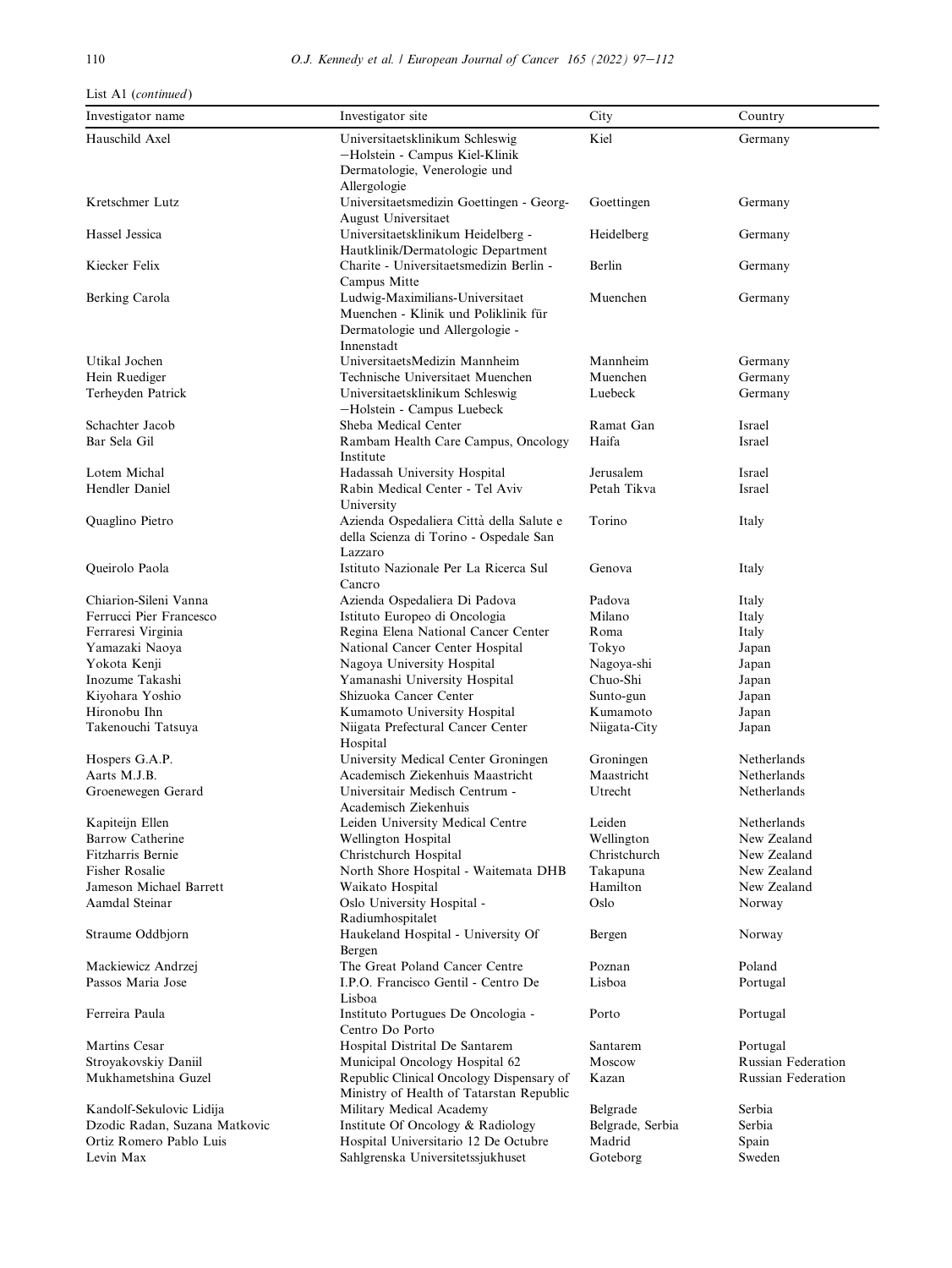List A1 (continued)

| Investigator name    | Investigator site                                                                                         | City               | Country                  |
|----------------------|-----------------------------------------------------------------------------------------------------------|--------------------|--------------------------|
| Dummer Reinhard      | UniversitaetsSpital Zurich                                                                                | Zurich             | Switzerland              |
| Fehr Martin          | Kantonsspital St Gallen                                                                                   | St Gallen          | Switzerland              |
| <b>Rastine Merat</b> | Hôpitaux universitaires de Genève - HUG<br>- site de Cluse-Roseraie                                       | Geneve             | Switzerland              |
| Marples Maria        | Leeds Teaching Hospitals NHS Trust - St.<br>James's University Hospital                                   | Leeds              | United Kingdom           |
| Corrie Philippa      | Cambridge University Hospital NHS -<br>Addenbrookes Hospital                                              | Cambridge          | United Kingdom           |
| Waterston Ashita     | NHS Greater Glasgow and Clyde -<br>Beatson West of Scotland Cancer Centre -<br>Gartnavel General Hospital | Glasgow            | United Kingdom           |
| Casasola Richard     | University Of Dundee - Ninewells<br>Hospital                                                              | Dundee, Scotland   | United Kingdom           |
| Marshall Ernest      | Clatterbridge Cancer Centre NHS<br><b>Foundation Trust</b>                                                | Bebington, Wirral  | United Kingdom           |
| Yone You             | Mid Essex Hospitals - Broomfield<br>Hospital                                                              | Broomfield (essex) | United Kingdom           |
| Nathan Paul          | East and North Hertfordshire NHS Trust<br>- Mount Vernon Hospital                                         | Northwood          | United Kingdom           |
| Kudchadkar Ragini    | <b>Emory University</b>                                                                                   | Atlanta            | United States of America |
| Algazi Alain         | UCSF University of California San<br>Francisco Medical Center-Mount Zion                                  | San Francisco      | United States of America |
| Milhem Mohammed      | University Of Iowa Hospital And Clinics                                                                   | Iowa City          | United States of America |
| Hallmeyer Sigrun     | Lutheran General Hospital/Advocate<br>Cancer Care Center                                                  | Park Ridge         | United States of America |
| Kim Kevin            | California Pacific Medical Center                                                                         | San Francisco      | United States of America |

#### References

- <span id="page-16-0"></span>[1] Wang W, Cao X. Beta-adrenergic signaling in tumor immunology and immunotherapy. Crit Rev Immunol 2019;39:93-103. [https:](https://doi.org/10.1615/CritRevImmunol.2019031188) [//doi.org/10.1615/CritRevImmunol.2019031188](https://doi.org/10.1615/CritRevImmunol.2019031188).
- <span id="page-16-1"></span>[2] Cole SW, Sood AK. Molecular pathways: beta-adrenergic signaling in cancer. Clin Cancer Res  $2012;18:1201-6$ . [https:](https://doi.org/10.1158/1078-0432.CCR-11-0641) [//doi.org/10.1158/1078-0432.CCR-11-0641](https://doi.org/10.1158/1078-0432.CCR-11-0641).
- <span id="page-16-2"></span>[3] Moretti S, Massi D, Farini V, Baroni G, Parri M, Innocenti S, et al. β-adrenoceptors are upregulated in human melanoma and their activation releases pro-tumorigenic cytokines and metalloproteases in melanoma cell lines. Lab Invest 2013;93:279-90. [https://doi.org/10.1038/labinvest.2012.175.](https://doi.org/10.1038/labinvest.2012.175)
- <span id="page-16-3"></span>[4] Rains SL, Amaya CN, Bryan BA. Beta-adrenergic receptors are expressed across diverse cancers. Oncoscience 2017;4:95-105. <https://doi.org/10.18632/oncoscience.357>.
- <span id="page-16-4"></span>[5] Yap A, Lopez-Olivo MA, Dubowitz J, Pratt G, Hiller J, Gottumukkala V, et al. Effect of beta-blockers on cancer recurrence and survival: a meta-analysis of epidemiological and perioperative studies. Br J Anaesth  $2018;121:45-57$ . [https:](https://doi.org/10.1016/j.bja.2018.03.024) [//doi.org/10.1016/j.bja.2018.03.024](https://doi.org/10.1016/j.bja.2018.03.024).
- <span id="page-16-12"></span>[6] De Giorgi V, Grazzini M, Gandini S, Benemei S, Lotti T, Marchionni N, et al. Treatment with  $\beta$ -blockers and reduced disease progression in patients with thick melanoma. Arch Intern Med 2011;171:779-81. [https://doi.org/10.1001/archinternmed.](https://doi.org/10.1001/archinternmed.2011.131) [2011.131.](https://doi.org/10.1001/archinternmed.2011.131)
- [7] De Giorgi V, Gandini S, Grazzini M, Benemei S, Marchionni N, Geppetti P. Effect of  $\beta$ -blockers and other antihypertensive drugs on the risk of melanoma recurrence and death. Mayo Clin Proc 2013;88:1196-203. <https://doi.org/10.1016/j.mayocp.2013.09.001>.
- <span id="page-16-5"></span>[8] Ugurel S, Röhmel J, Ascierto PA, Becker JC, Flaherty KT, Grob JJ, et al. Survival of patients with advanced metastatic melanoma: the impact of MAP kinase pathway inhibition and immune checkpoint inhibition - update 2019. Eur J Cancer 2020; 130:126-38. [https://doi.org/10.1016/j.ejca.2020.02.021.](https://doi.org/10.1016/j.ejca.2020.02.021)
- <span id="page-16-8"></span>[9] Eggermont AMM, Blank CU, Mandala M, Long GV, Atkinson V, Dalle S, et al. Adjuvant pembrolizumab versus placebo in resected stage III melanoma. N Engl J Med 2018;378: 1789-801. <https://doi.org/10.1056/NEJMoa1802357>.
- <span id="page-16-9"></span>[10] Eggermont AMM, Blank CU, Mandala M, Long GV, Atkinson VG, Dalle S, et al. Longer follow-up confirms recurrence-free survival benefit of adjuvant pembrolizumab in high-risk stage III melanoma: updated results from the EORTC 1325-MG/KEYNOTE-054 trial. J Clin Oncol 2020;38:3925-36. [https://doi.org/10.1200/JCO.20.02110.](https://doi.org/10.1200/JCO.20.02110)
- [11] Eggermont AMM, Blank CU, Mandalà M, Long GV, Atkinson VG, Dalle S, et al. Adjuvant pembrolizumab versus placebo in resected stage III melanoma (EORTC 1325- MG/KEYNOTE-054): distant metastasis-free survival results from a double-blind, randomised, controlled, phase 3 trial. Lancet Oncol 2021;22:643-54. [https://doi.org/10.1016/S1470-2045\(21\)](https://doi.org/10.1016/S1470-2045(21)00065-6) [00065-6](https://doi.org/10.1016/S1470-2045(21)00065-6).
- <span id="page-16-6"></span>[12] Bucsek MJ, Qiao G, MacDonald CR, Giridharan T, Evans L, Niedzwecki B, et al. β-Adrenergic signaling in mice housed at standard temperatures suppresses an effector phenotype in  $CD8(+)$  T cells and undermines checkpoint inhibitor therapy. Cancer Res 2017;77:5639-51. [https://doi.org/10.1158/0008-](https://doi.org/10.1158/0008-5472.CAN-17-0546) [5472.CAN-17-0546](https://doi.org/10.1158/0008-5472.CAN-17-0546).
- <span id="page-16-7"></span>[13] Kokolus KM, Zhang Y, Sivik JM, Schmeck C, Zhu J, Repasky EA, et al. Beta blocker use correlates with better overall survival in metastatic melanoma patients and improves the efficacy of immunotherapies in mice. OncoImmunology 2018;7: e1405205. <https://doi.org/10.1080/2162402X.2017.1405205>.
- <span id="page-16-10"></span>[14] Lin DY, Wei LJ, Ying Z. Checking the Cox model with cumulative sums of martingale-based residuals. Biometrika 1993;80: 557-72. [https://doi.org/10.2307/2337177.](https://doi.org/10.2307/2337177)
- <span id="page-16-11"></span>[15] Maisel AS, Fowler P, Rearden A, Motulsky HJ, Michel MC. A new method for isolation of human lymphocyte subsets reveals differential regulation of beta-adrenergic receptors by terbutaline treatment. Clin Pharmacol Ther 1989;46:429-39. [https:](https://doi.org/10.1038/clpt.1989.161) [//doi.org/10.1038/clpt.1989.161.](https://doi.org/10.1038/clpt.1989.161)